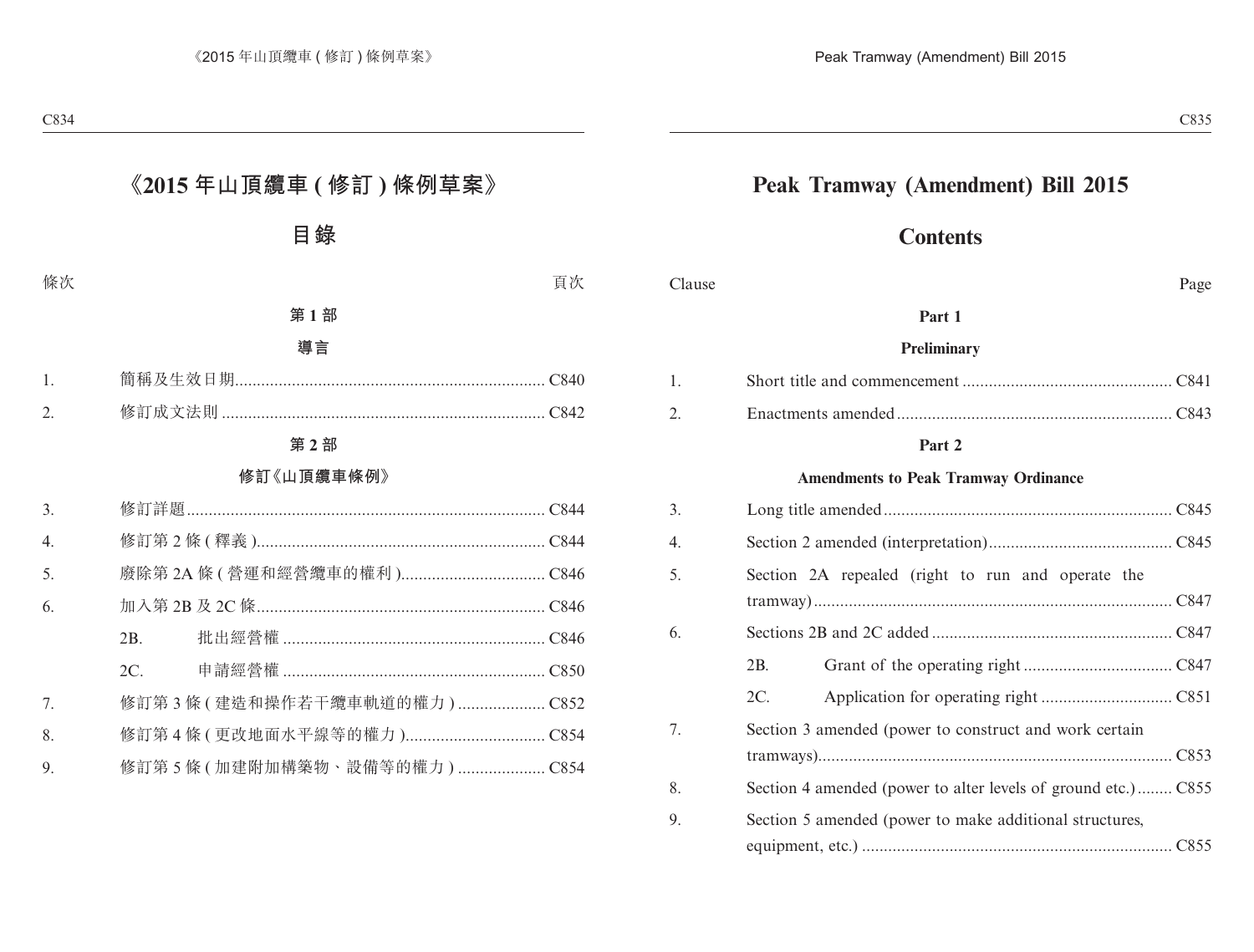|        |                |                                                      | C837 |
|--------|----------------|------------------------------------------------------|------|
| Clause |                |                                                      | Page |
| 10.    |                |                                                      |      |
| 11.    |                | Section 7A amended (power to enter adjoining lands,  |      |
|        |                |                                                      |      |
| 12.    |                | Section 8 amended (settlement of differences between |      |
|        |                |                                                      |      |
| 13.    |                |                                                      |      |
|        | 8A.            |                                                      |      |
|        | 8 <sub>B</sub> |                                                      |      |
|        | 8C.            | Notice of intention to terminate operating           |      |
|        |                |                                                      |      |
|        | 8D.            |                                                      |      |
|        | 8E.            |                                                      |      |
| 14.    |                |                                                      |      |
| 15.    |                |                                                      |      |
|        | 11A.           |                                                      |      |
|        | 11B.           |                                                      |      |
|        | 11C.           |                                                      |      |
|        | 11D.           | Resolution of disagreement over terms of             |      |
|        |                |                                                      |      |
| 16.    |                |                                                      |      |
| 17.    |                |                                                      |      |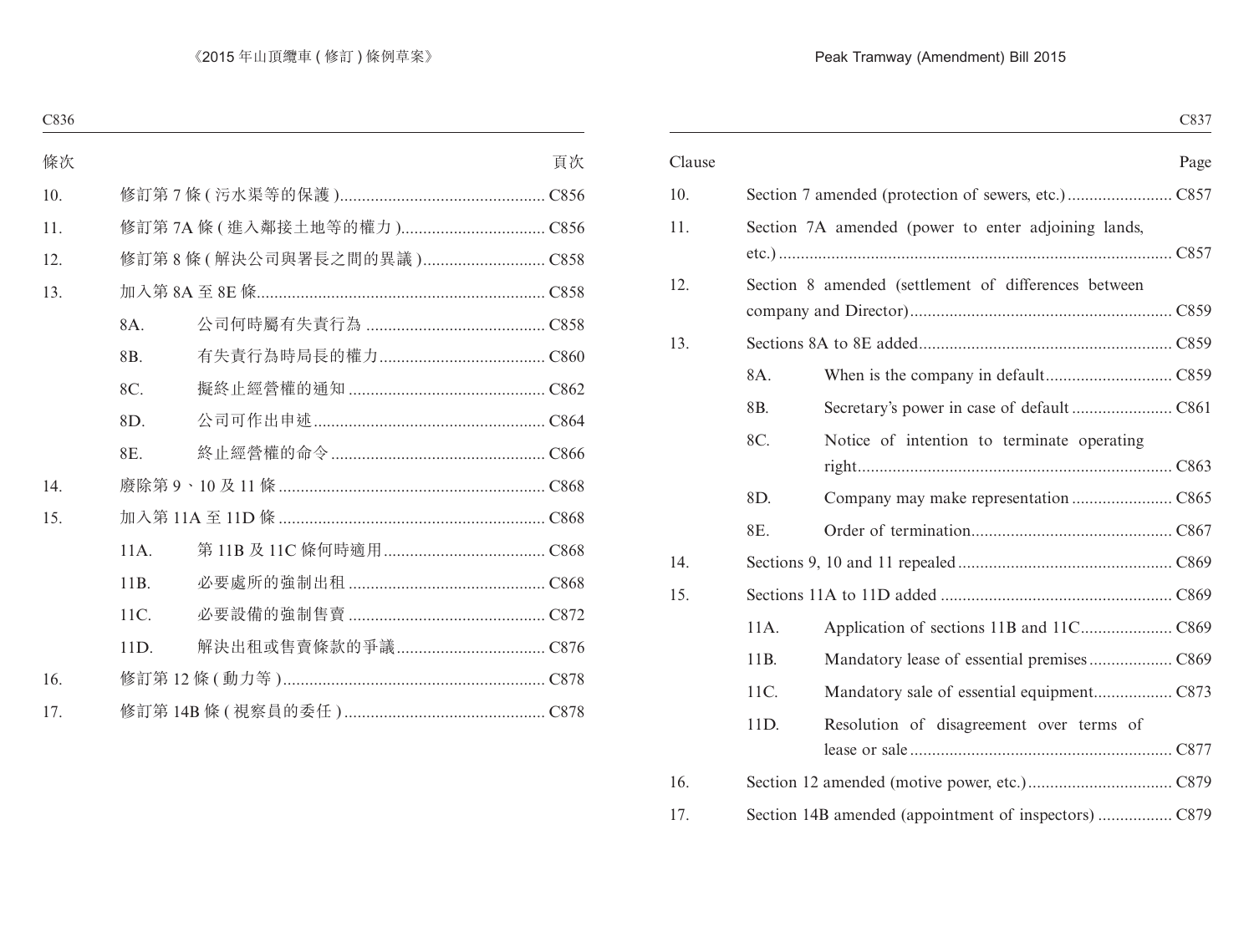| Clause |                                                                       | Page |
|--------|-----------------------------------------------------------------------|------|
| 18.    | Section 14D amended (Secretary for Transport and                      |      |
| 19.    | Section 14E amended (closure of tramway for safety                    |      |
|        |                                                                       |      |
| 20.    | Section 14F amended (closure of tramway for repairs or                |      |
|        |                                                                       |      |
| 21.    |                                                                       |      |
| 22.    |                                                                       |      |
|        | Part 3                                                                |      |
|        | <b>Consequential Amendments</b>                                       |      |
|        | Division 1—Amendment to Lands Tribunal Ordinance (Cap. 17)            |      |
| 23.    | Schedule amended (Ordinances under which matters may                  |      |
|        |                                                                       |      |
|        | Division 2—Amendment to Peak Tramway (Safety) Regulations             |      |
|        | (Cap. 265 sub. leg. A)                                                |      |
| 24.    |                                                                       |      |
|        | Division 3—Amendments to Peak Tramway By-laws (Cap. 265 sub. leg. B)  |      |
| 25.    |                                                                       |      |
| 26.    |                                                                       |      |
|        | Division 4—Repeal of Grant of Right to Run and Operate Tramway Notice |      |
|        | (Cap. 265 sub. leg. C)                                                |      |
| 27.    | Grant of Right to Run and Operate Tramway Notice                      |      |

| Stand of Right to Ran and Operate Hammay Foute |  |
|------------------------------------------------|--|
|                                                |  |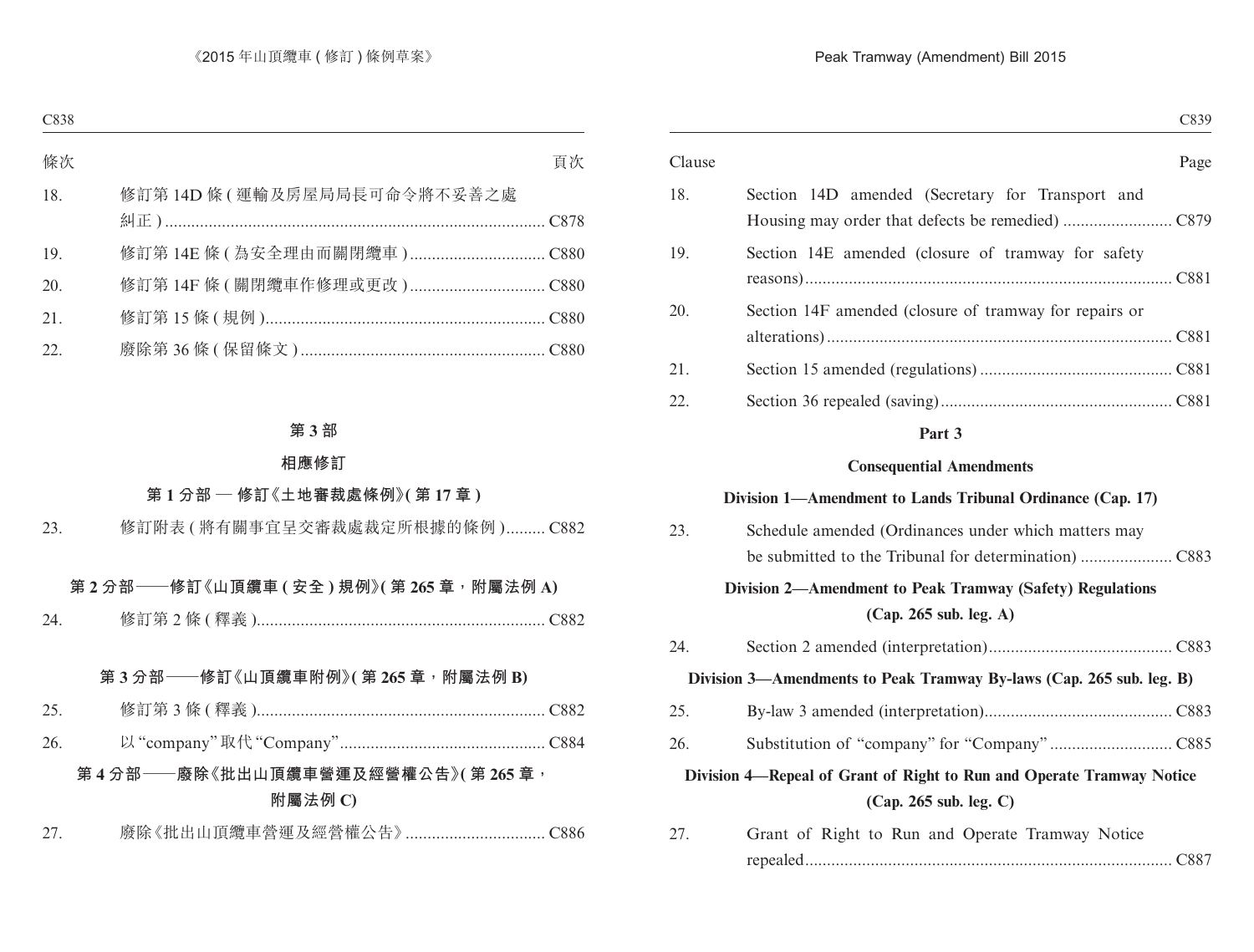# A BILL

## To

Amend the Peak Tramway Ordinance to provide for the grant and termination of the operating right of the Peak Tramway; for the mandatory lease or sale of properties that are essential to the operation of the Peak Tramway; for the transfer of the policy responsibility for the Ordinance to the Secretary for Commerce and Economic Development; for the repeal or amendment of obsolete provisions and subsidiary legislation of the Ordinance.

Enacted by the Legislative Council.

## **Part 1**

## **Preliminary**

#### **1. Short title and commencement**

- (1) This Ordinance may be cited as the Peak Tramway (Amendment) Ordinance 2015.
- (2) This Ordinance, except sections 5, 12(4) and 13, comes into operation on the day on which this Ordinance is published in the Gazette.
- (3) Sections 5, 12(4) and 13 come into operation on 1 January 2016.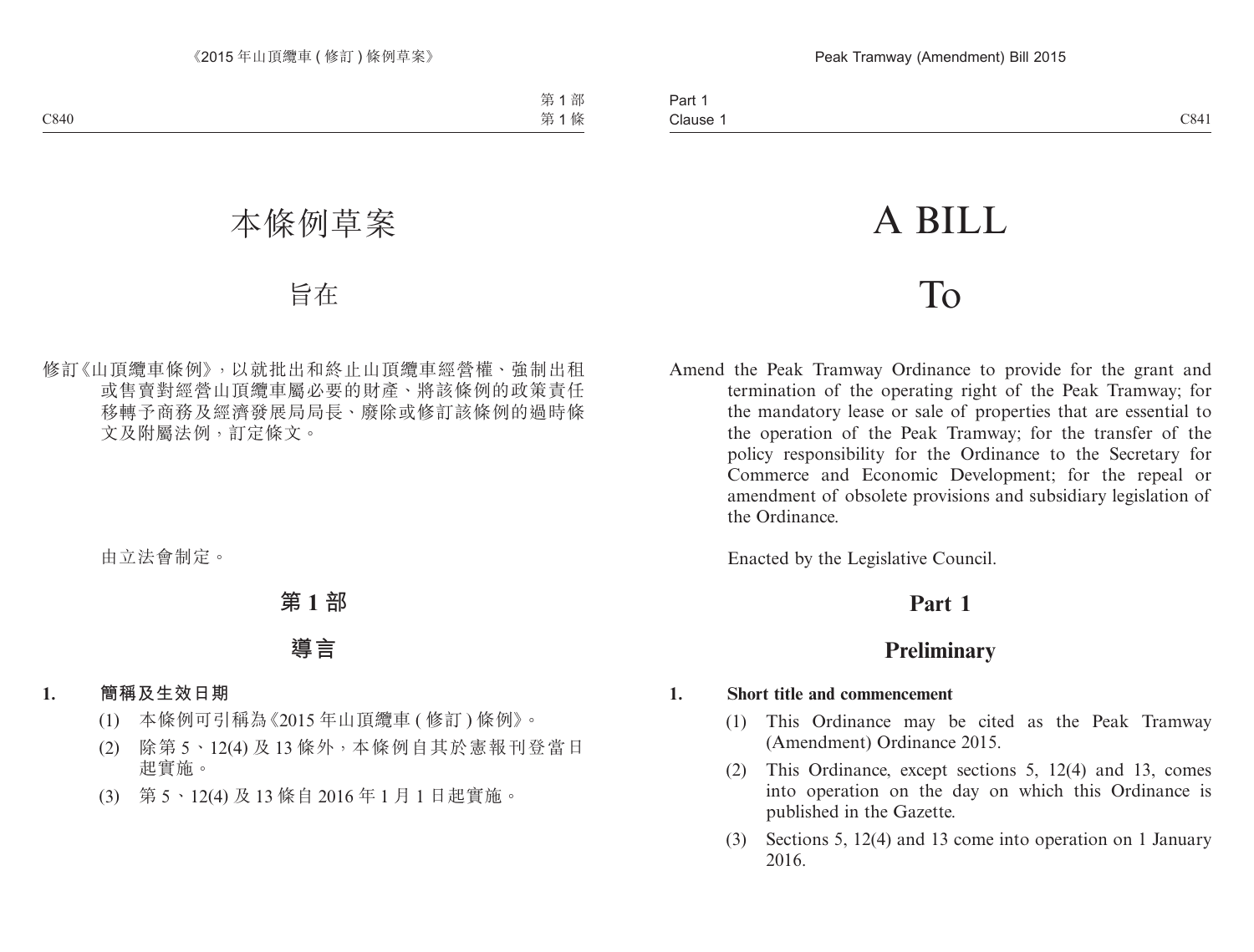| Part 1   |      |
|----------|------|
| Clause 2 | C843 |

#### **2. Enactments amended**

- (1) The Peak Tramway Ordinance (Cap. 265) is amended as set out in Part 2.
- (2) The enactments specified in Part 3 are amended as set out in that Part.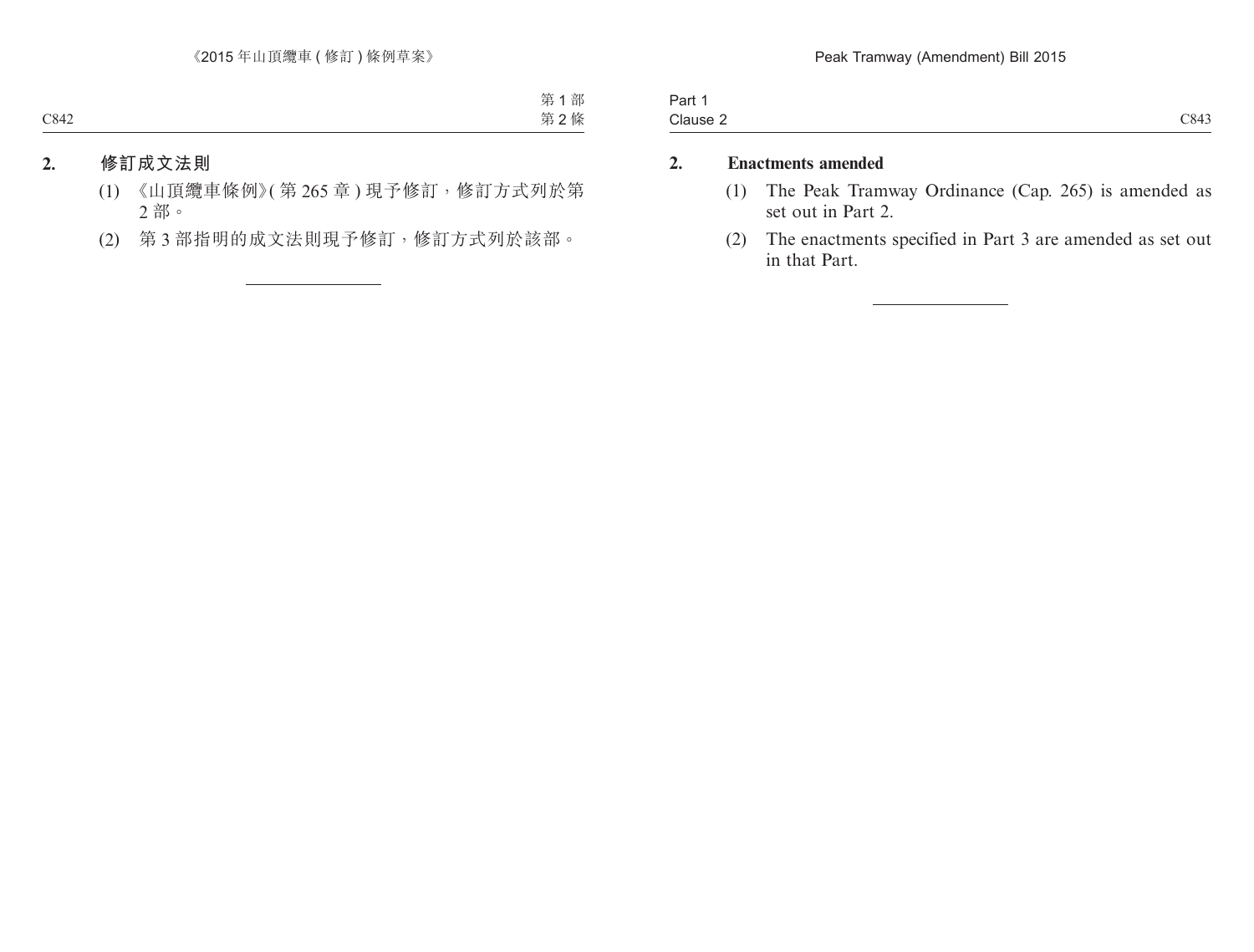## **Part 2**

## **Amendments to Peak Tramway Ordinance**

#### **3. Long title amended**

The long title, after "Tramway"—

**Add**

"; to provide for the grant and termination of the operating right of the Peak Tramway; to regulate the operation of the Peak Tramway".

#### **4. Section 2 amended (interpretation)**

(1) Section 2, definition of *company*—

#### **Repeal**

"the Peak Tramways Company Limited"

#### **Substitute**

"the body corporate to which the operating right is granted under this Ordinance".

(2) Section 2, definition of *tramway*—

#### **Repeal**

"cars and trucks"

#### **Substitute**

"tramcars".

(3) Section 2—

#### **Add in alphabetical order**

"*operating right* (經營權) means the right to operate the tramway;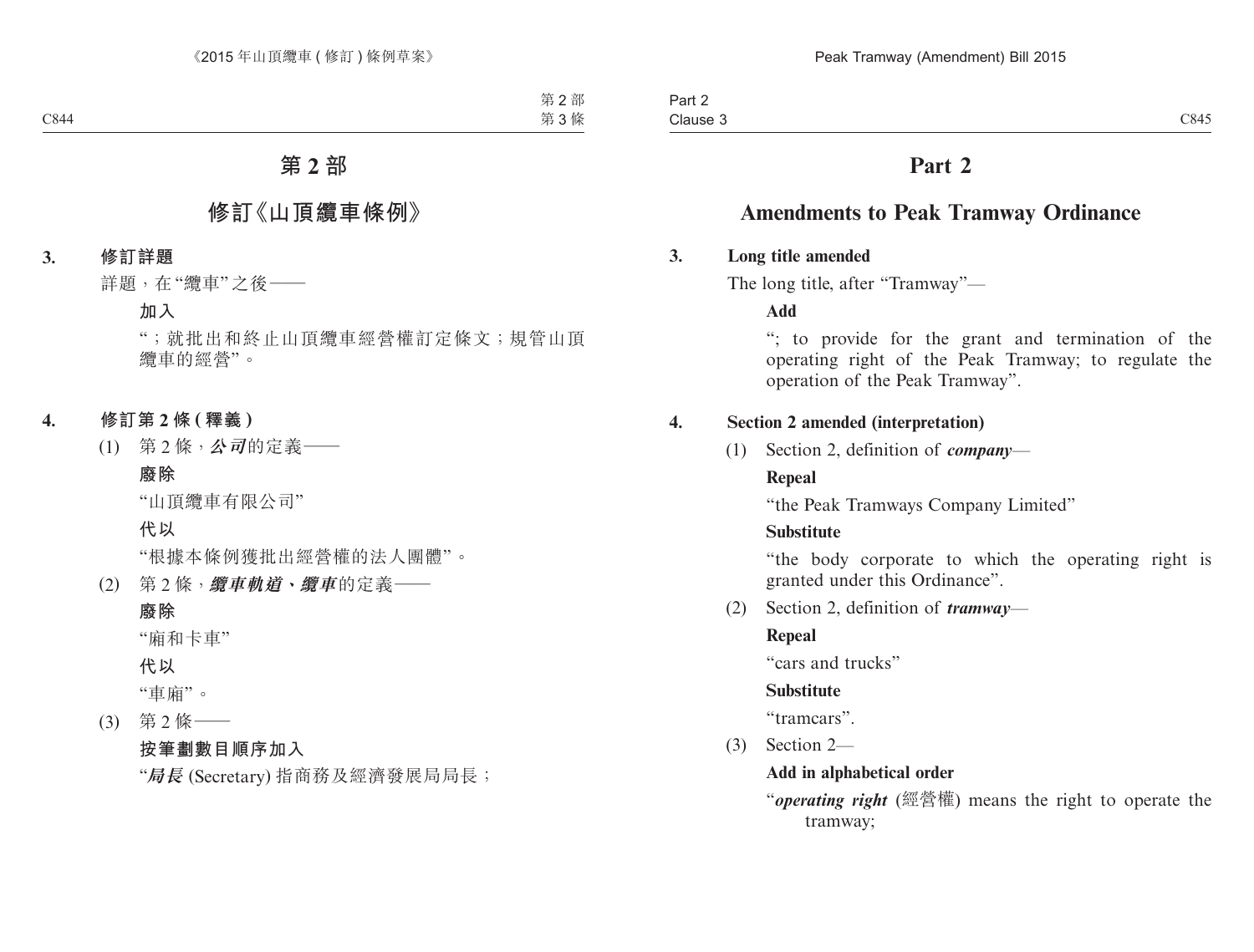| Part 2   |        |
|----------|--------|
| Clause 5 | 'X4' i |

*Secretary* (局長) means the Secretary for Commerce and Economic Development;".

## **5. Section 2A repealed (right to run and operate the tramway)** Section  $2A$ —

**Repeal the section.**

#### **6. Sections 2B and 2C added**

Before section 3—

**Add**

#### "**2B. Grant of the operating right**

- (1) The Chief Executive in Council may, on application and in any manner that the Chief Executive in Council thinks fit, grant the operating right to a body corporate—
	- (a) on terms agreed between the Government and the body corporate; and
	- (b) for a period not exceeding 10 years.
- (2) The operating right may be granted under subsection  $(1)$  to —
	- (a) the body corporate holding the operating right granted previously under subsection (1) or (5) or any other provision of this Ordinance; or
	- (b) a body corporate that does not hold the operating right.
- (3) In deciding whether or not to grant the operating right to a body corporate under subsection (1), the Chief Executive in Council must take into account all relevant matters, including—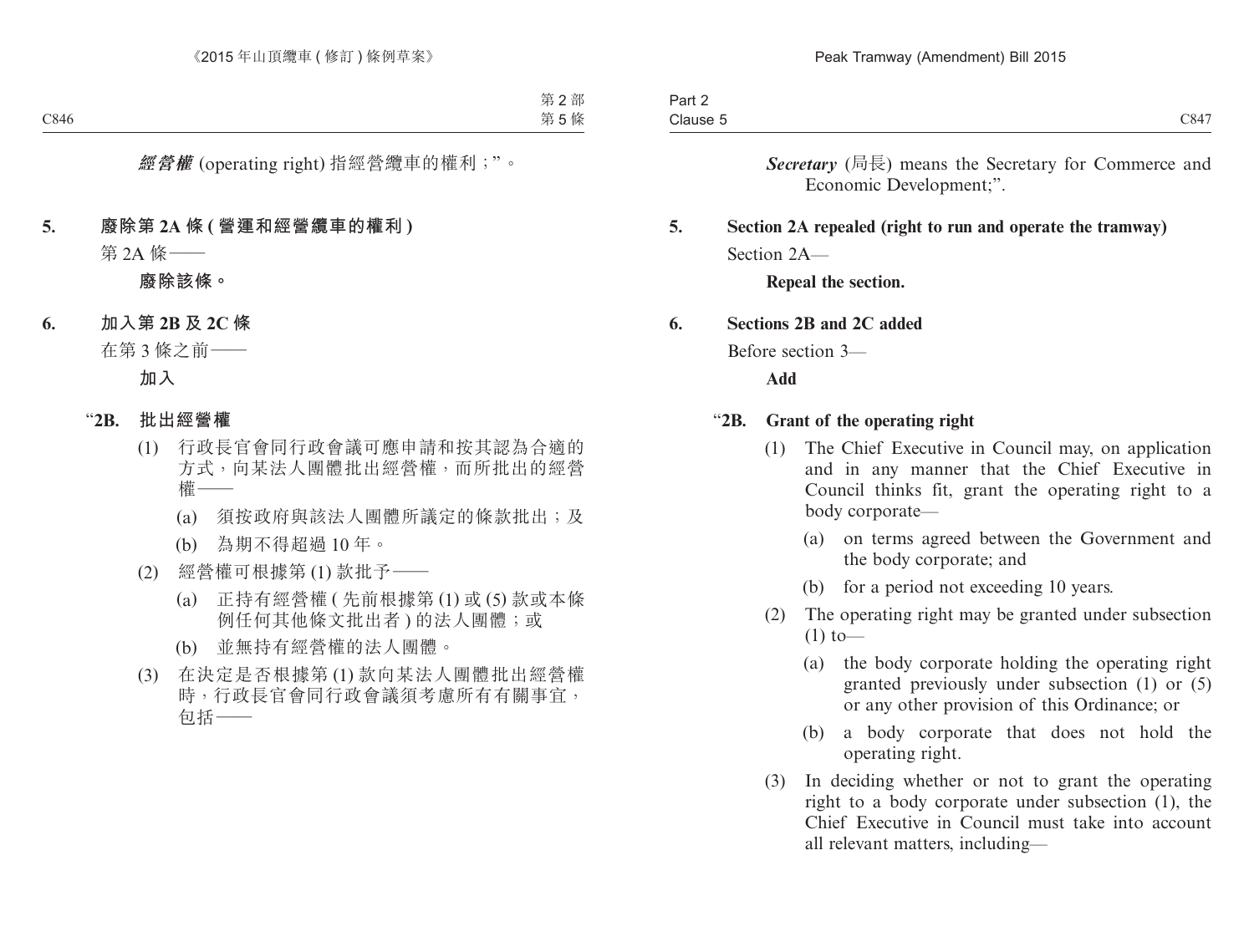| Part 2   |  |
|----------|--|
| Clause 6 |  |

- (a) the terms proposed by the body corporate;
- (b) any representation made by the body corporate;
- (c) whether the body corporate will be able to maintain the tramway as an important tourism and recreational facility;
- (d) the financial capability of the body corporate; and
- (e) any relevant experience and performance of the body corporate in operating the tramway or any similar facility.
- (4) Subsection (5) applies if—
	- (a) the operating right is granted under subsection (1) for a period (*current period*); and
	- (b) the holder of the operating right applies for the grant of the operating right for a further period.
- (5) The Chief Executive in Council must, subject to subsection (6), grant the operating right to the holder—
	- (a) on terms agreed between the Government and the holder; and
	- (b) for a further period not exceeding 10 years beginning on the expiry of the current period.
- (6) The Chief Executive in Council must not grant the operating right under subsection (5) unless the Chief Executive in Council is satisfied by evidence submitted by the holder that—
	- (a) the holder is committed to implementing a plan for modernizing and improving the tramway and ancillary equipment and facilities;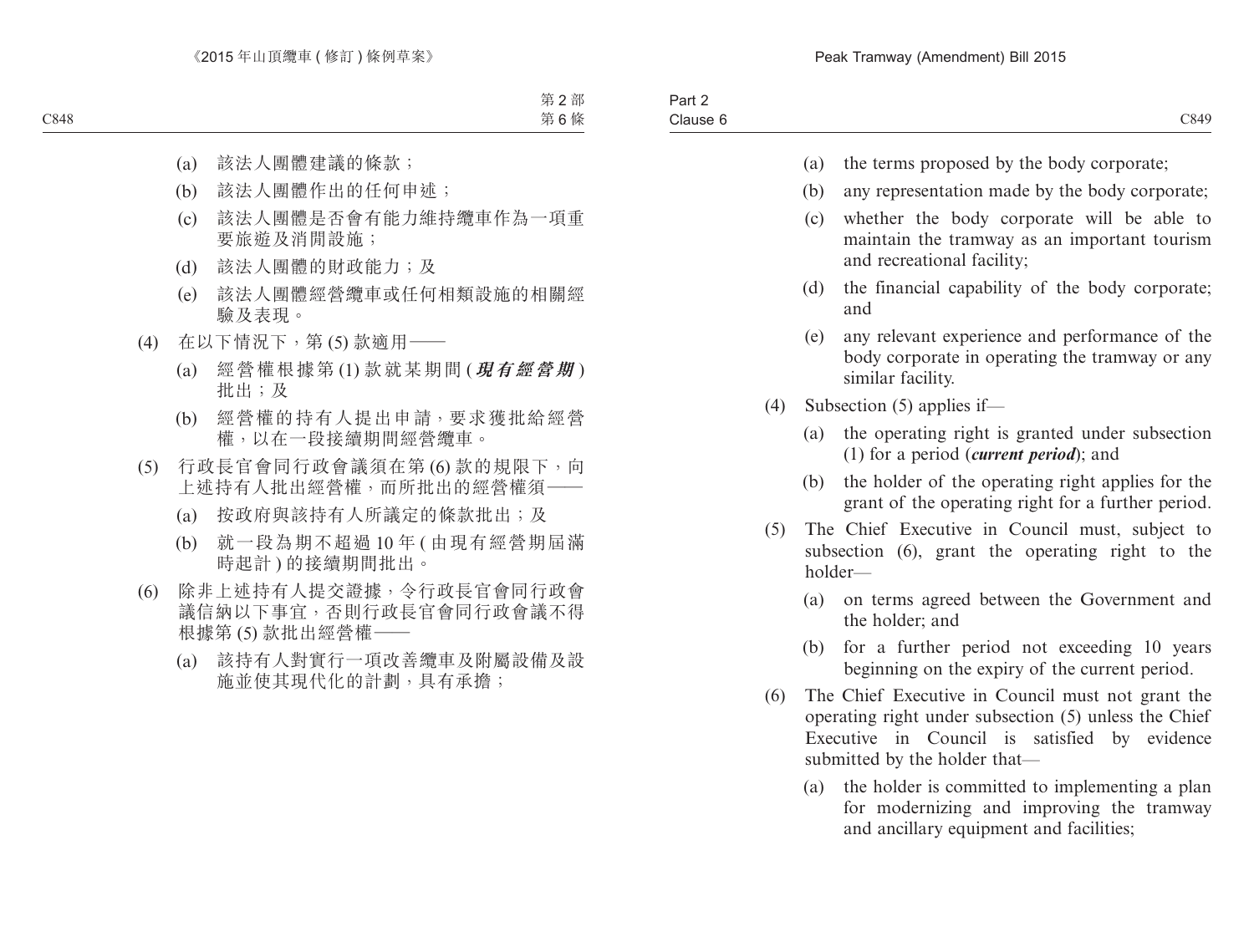- (b) the holder is capable of implementing the plan; and
- (c) the implementation of the plan will be conducive to maintaining the tramway as an important tourism and recreational facility.
- (7) The operating right may only be granted to a body corporate within the meaning of *company* in section 2(1) of the Companies Ordinance (Cap. 622).
- (8) The operating right has effect subject to this Ordinance.
- (9) To avoid doubt, the power under subsection (1) or (5) may be exercised in relation to a body corporate more than once.

#### **2C. Application for operating right**

- (1) An application for the operating right must be—
	- (a) made in writing to the Secretary; and
	- (b) accompanied by the information or materials that the applicant wishes to put forward in support of the application.
- (2) An application made after 1 January 2016 by the holder of the operating right for the grant of the operating right for a further period under section 2B(1) or (5) may only be made before—
	- (a) if the current period for which the operating right is granted is longer than 3 years—the last 3 years of the period; or
	- (b) if the current period for which the operating right is granted is 3 years or less—a date specified by the Secretary for this subsection.".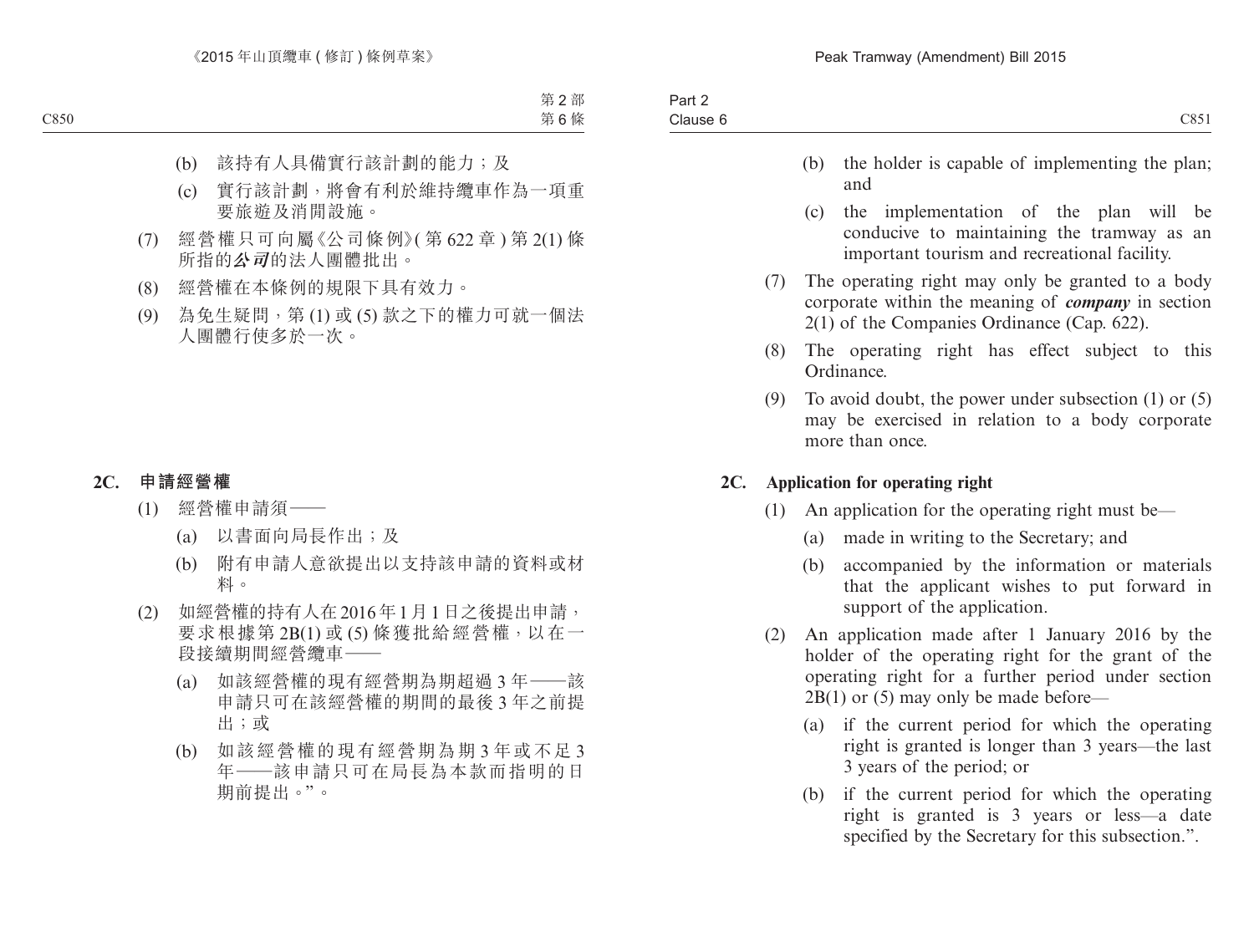| Part 2   |      |
|----------|------|
| Clause 7 | 2853 |

- **7. Section 3 amended (power to construct and work certain tramways)**
	- (1) Section 3—

#### **Repeal subsection (1)**

#### **Substitute**

- "(1) During the period for which the operating right is granted, the company has—
	- (a) the right to occupy the tramway area for the purposes of the operating right; and
	- (b) the right to construct, maintain, work and use the tramway and all structures, equipment, works and conveniences connected with the tramway.
- (1A) The rights under subsection (1) are subject to the terms referred to in section  $2B(1)(a)$  or  $(5)(a)$ .
- (1B) Sections 4, 5, 10 and 10A of the Land (Miscellaneous Provisions) Ordinance (Cap. 28) do not apply to the tramway area.".
- (2) Section 3(2)—

#### **Repeal**

"authorized by this Ordinance"

## **Substitute**

"referred to in subsection (1)".

(3) Section 3(2)—

## **Repeal**

"Lots 768, 762 and 858, as shown on plan No. MH2528b dated 23 September 1985 deposited in the Land Registry, Victoria and signed on behalf of the Director of Lands and on behalf of the company"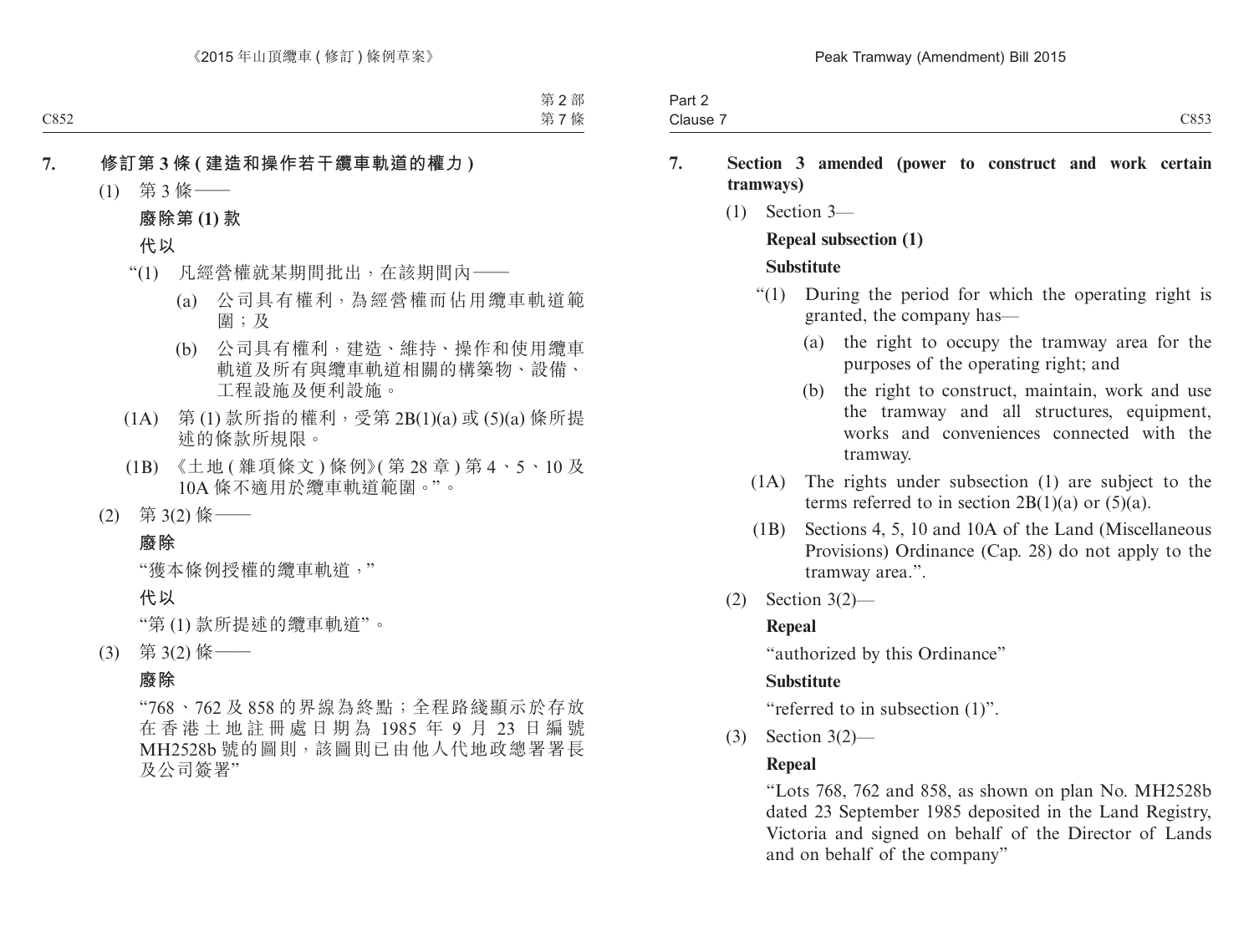Part 2 Clause 8

#### **Substitute**

"Lot 1104, as shown on the Plan".

(4) Section 3(2), proviso—

#### **Repeal**

"said plan" (wherever appearing)

#### **Substitute**

"Plan".

(5) After section 3(2)—

#### **Add**

- "(3) In this section—
	- *Plan* (《圖則》) means the plan numbered MH2528c signed on behalf of the Director of Lands and deposited in the Land Registry;
	- *tramway area* (纜車軌道範圍) means the area delineated and coloured yellow on the Plan.
	- (4) The Secretary may, by notice published in the Gazette, amend the definition of *Plan* in subsection (3) by replacing the reference to the plan in the definition with a reference to another plan.".

#### **8. Section 4 amended (power to alter levels of ground etc.)**

Section 4—

#### **Repeal**

"for Transport and Housing".

#### **9. Section 5 amended (power to make additional structures, equipment, etc.)**

Section 5—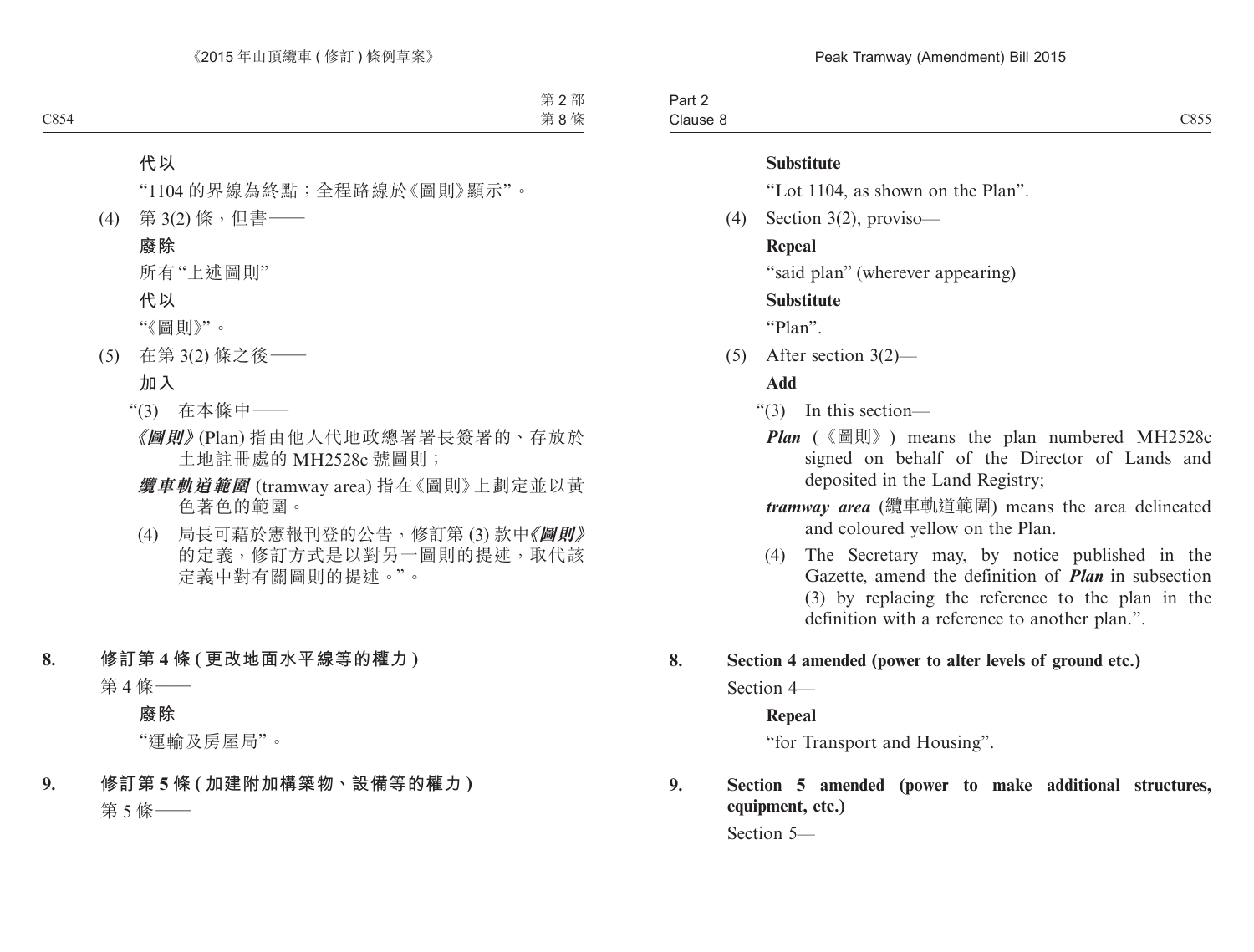| Part 2    |  |
|-----------|--|
| Clause 10 |  |

#### **Repeal**

"for Transport and Housing" (wherever appearing).

#### **10. Section 7 amended (protection of sewers, etc.)**

Section 7—

#### **Repeal**

"for Transport and Housing" (wherever appearing).

#### **11. Section 7A amended (power to enter adjoining lands, etc.)**

(1) Section 7A(1)—

#### **Repeal**

"for Transport and Housing".

(2) Section 7A(2)—

#### **Repeal**

"Secretary for Transport and Housing's"

#### **Substitute**

"Secretary's".

(3) Section 7A(3)—

#### **Repeal**

"for Transport and Housing" (wherever appearing).

(4) Section 7A(8)—

#### **Repeal**

"Crown"

#### **Substitute**

"Government".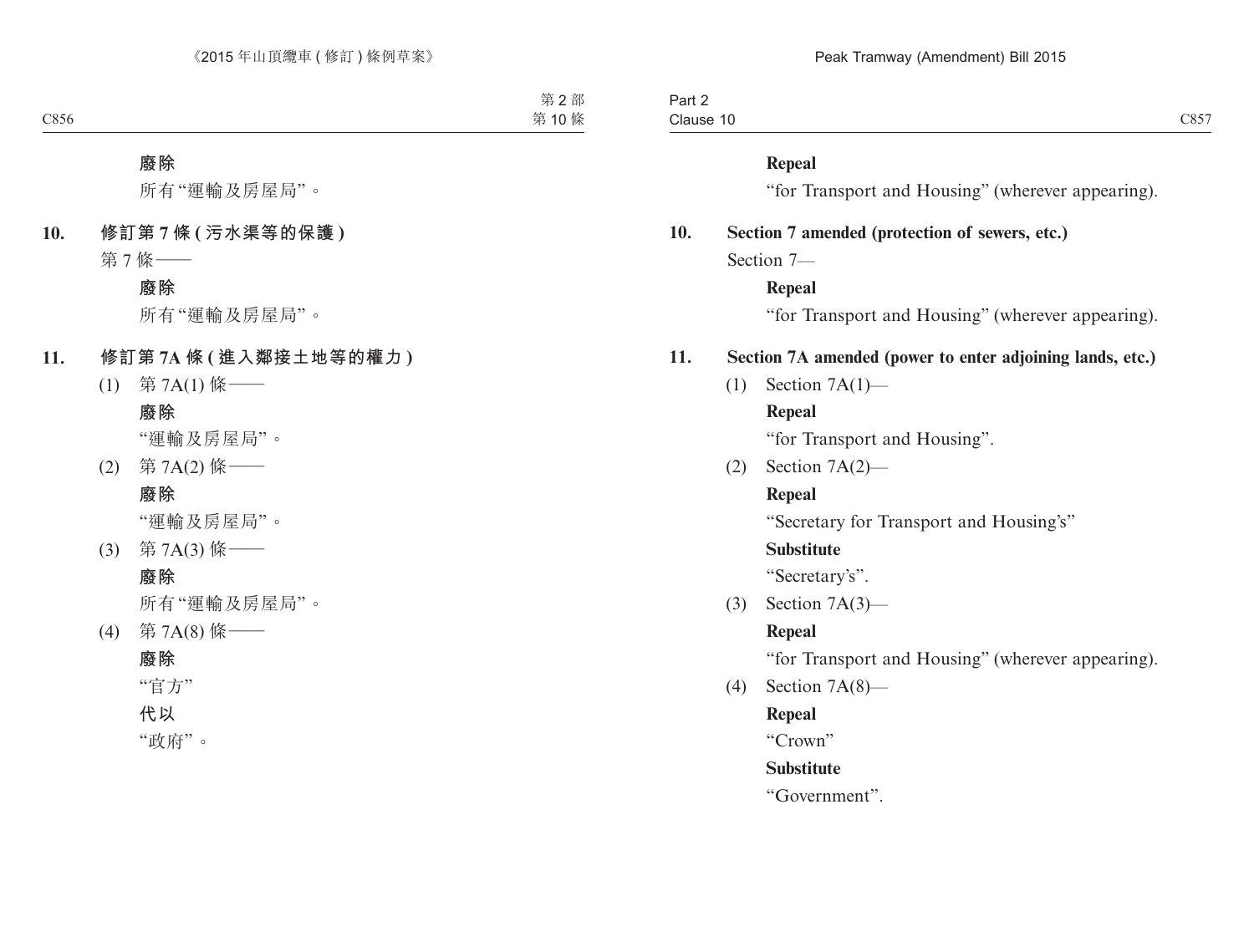| Part 2    |  |
|-----------|--|
| Clause 12 |  |

#### **12. Section 8 amended (settlement of differences between company and Director)**

(1) Section 8, heading— **Repeal** "**Director**" **Substitute** "**Secretary**". (2) Section 8—

#### **Renumber the section as section 8(1).**

(3) Section 8(1)—

#### **Repeal**

"for Transport and Housing" (wherever appearing).

(4) After section 8(1)—

#### **Add**

"(2) This section does not apply if the company is in default within the meaning of section 8A.".

#### **13. Sections 8A to 8E added**

After section 8—

**Add**

#### "**8A. When is the company in default**

For the purposes of sections 8B, 8C and 8E, the company is in default if—

- (a) it fails to, or there is a substantial likelihood of it failing to, operate and maintain the tramway properly, which results, or is likely to result, in—
	- (i) a substantial breakdown of the tramway system;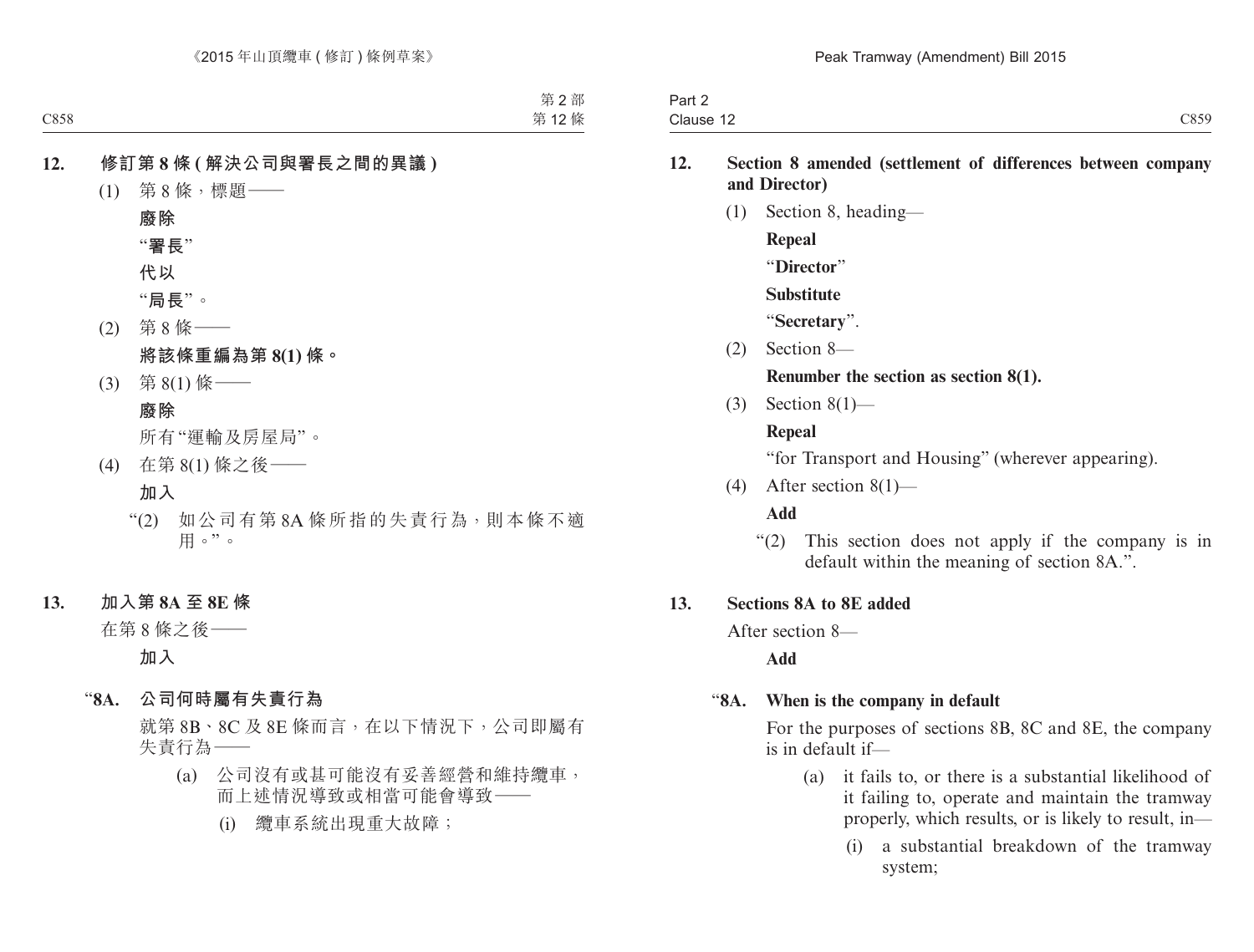|     |     | (ii)<br>persons who travel on the tramway or who<br>are on the tramway station or termini<br>being endangered in a manner that may<br>result in serious injury to or death to those<br>persons; or                 |
|-----|-----|--------------------------------------------------------------------------------------------------------------------------------------------------------------------------------------------------------------------|
|     |     | serious injury to or death of those persons;<br>(iii)                                                                                                                                                              |
|     |     | it fails to comply with a term on which the<br>(b)<br>operating right is granted;                                                                                                                                  |
|     |     | it appears insolvent to the extent that it is<br>(c)<br>unable to maintain the tramway as an important<br>tourism and recreational facility; or                                                                    |
|     |     | (d)<br>any of the following circumstances occurs—                                                                                                                                                                  |
|     |     | a petition is presented for the winding up<br>(i)<br>of the company under the Companies<br>(Winding Up<br>and Miscellaneous<br>Provisions) Ordinance (Cap. 32);<br>the company has passed a resolution for<br>(ii) |
|     |     | voluntary winding up within the meaning<br>of section 228(2) of that Ordinance;                                                                                                                                    |
|     |     | a winding-up statement is delivered under<br>(iii)<br>section 228A(1) of that Ordinance to the<br>Registrar of Companies in relation to the<br>company.                                                            |
| 8B. |     | Secretary's power in case of default                                                                                                                                                                               |
|     | (1) | This section applies if the company is or has been in<br>default in the manner specified in section $8A(a)$ , (b)<br>or $(c)$ .                                                                                    |
|     | (2) | The Secretary may issue a notice to the company<br>requiring it to-                                                                                                                                                |

(a) remedy the default; and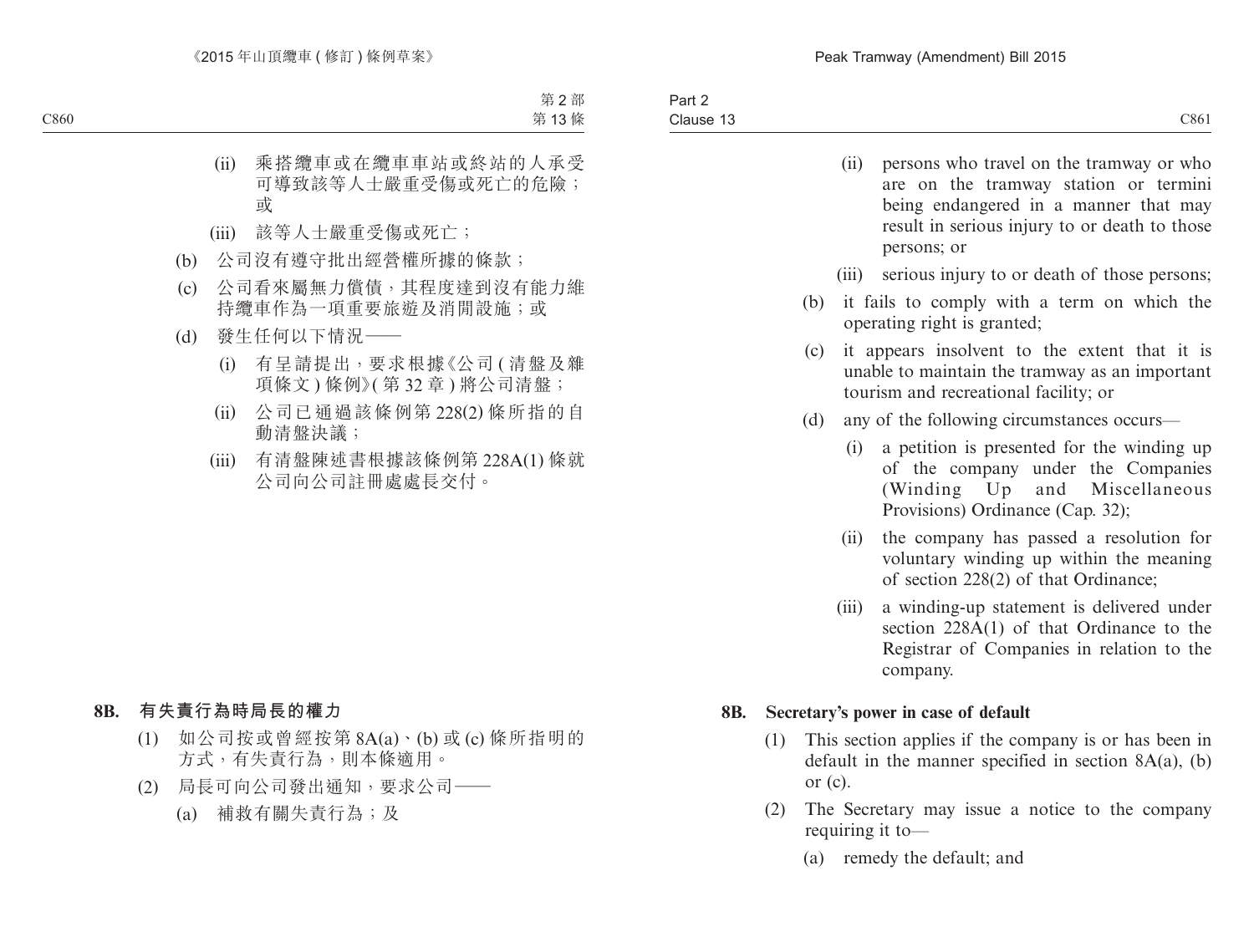- (b) take effective measures to the satisfaction of the Secretary to prevent the default from recurring.
- (3) The Secretary may conduct an inquiry into the financial condition of the company if the company is or has been in default in the manner specified in section 8A(c).
- (4) The Secretary must not issue a notice under subsection (2) on the ground that the company is or has been in default in the manner specified in section 8A(c) unless the Secretary considers, after conducting an inquiry under subsection (3), that the company is insolvent to the extent that it is unable to maintain the tramway as an important tourism and recreational facility.
- (5) A notice under subsection (2) must specify the period within which the requirement must be complied with.
- (6) The period must be reasonable in the circumstances.
- (7) If the company needs more time to comply with the requirement in the notice, it may apply in writing to the Secretary for an extension of the period.
- (8) On an application under subsection (7), the Secretary may extend the period for such time that the Secretary considers reasonable in the circumstances.
- (9) A period may be extended more than once under subsection (8).

## **8C. Notice of intention to terminate operating right**

- (1) This section applies if the Secretary—
	- (a) is of the opinion that the company has failed to comply with a notice issued to it under section 8B(2); and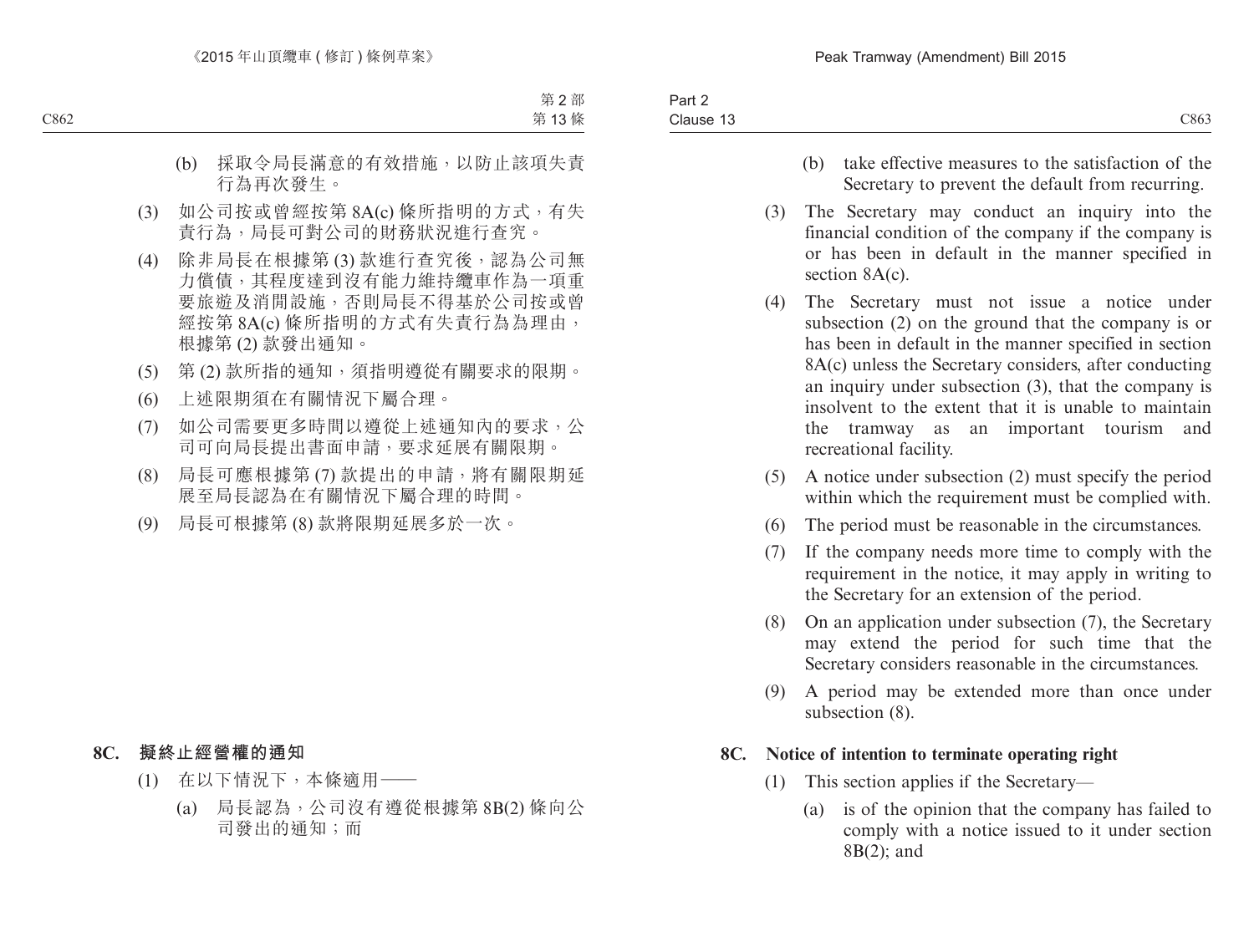- (b) reports to the Chief Executive in Council that the company has failed to comply with the notice.
- (2) The Chief Executive in Council may direct the Secretary to issue a notice to the company if it appears to the Chief Executive in Council that—
	- (a) the company is or has been in default in the manner specified in section 8A(a), (b) or (c); and
	- (b) a notice issued under section 8B(2) for the default has not been complied with.
- (3) A notice issued under subsection (2) must—
	- (a) inform the company of the intention of the Chief Executive in Council to terminate the operating right granted to the company;
	- (b) be accompanied by—
		- (i) a copy of the notice issued under section 8B(2); and
		- (ii) a summary of the report referred to in subsection  $(1)(b)$ ; and
	- (c) point out the right to make representation under section 8D(1).

#### **8D. Company may make representation**

- (1) If a notice is issued under section 8C(2), the company may make a written representation to the Chief Executive in Council to show cause why an order should not be made under section 8E(1)(a).
- (2) The representation must be made within—
	- (a) 28 days after the date of issue of the notice; or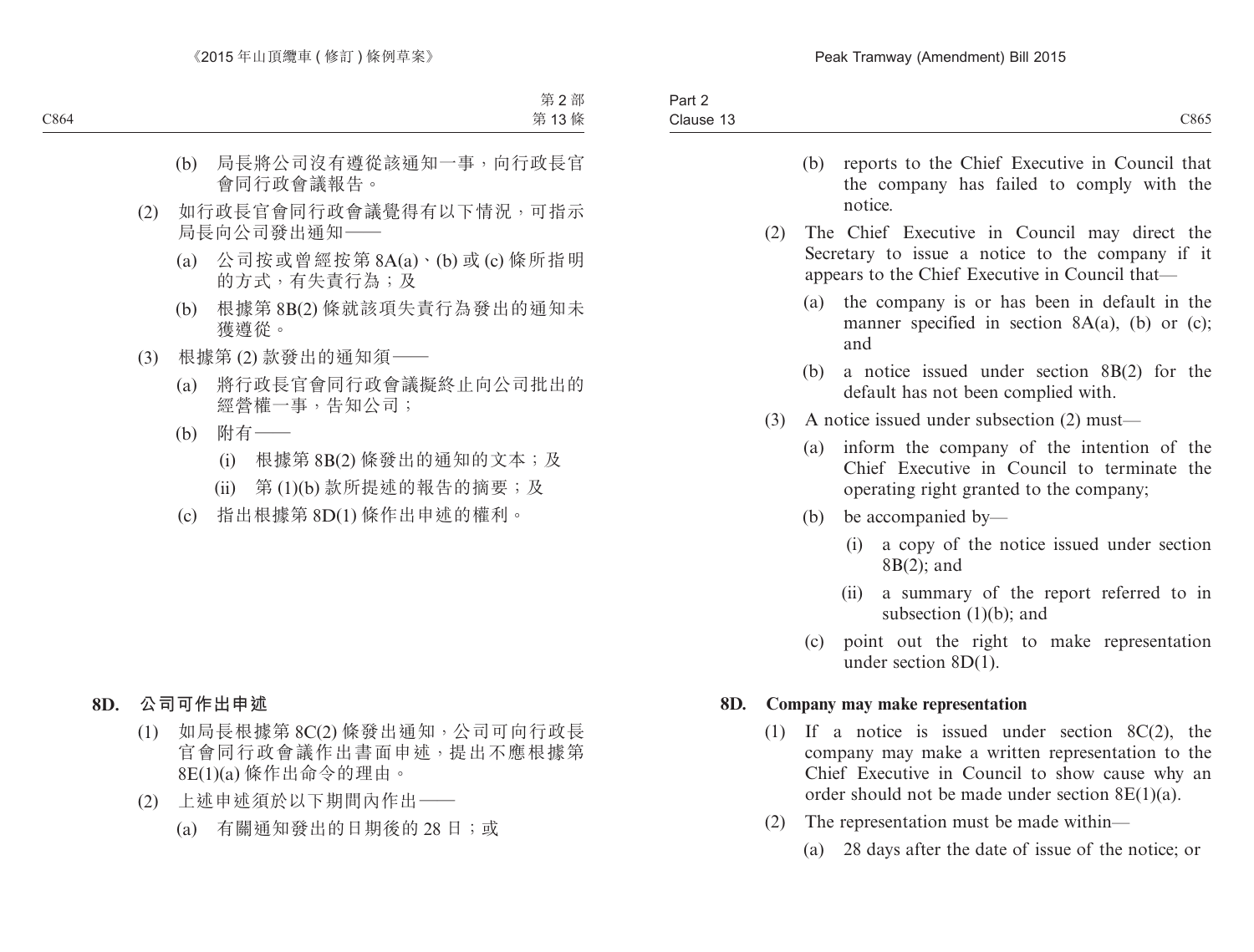(b) any further period the Chief Executive in Council allows.

#### **8E. Order of termination**

- (1) The Chief Executive in Council may—
	- (a) by order terminate the operating right granted to the company if satisfied that—
		- (i) the company is or has been in default in the manner specified in section  $8A(a)$ , (b) or (c);
		- (ii) the procedures prescribed by sections 8B and 8C have been followed in relation to the default;
		- (iii) no sufficient cause has been shown under section 8D(1) why the order should not be made; and
		- (iv) it is just and reasonable to make the order; or
	- (b) by order terminate the operating right granted to the company if—
		- (i) the company is in default in the manner specified in section 8A(d); and
		- (ii) it appears to the Chief Executive in Council that the company is unable to maintain the tramway as an important tourism and recreational facility.
- (2) Before exercising the power under subsection  $(1)(a)$ , the Chief Executive in Council must consider—
	- (a) the extent to which the default was or is caused by circumstances beyond the control of the company;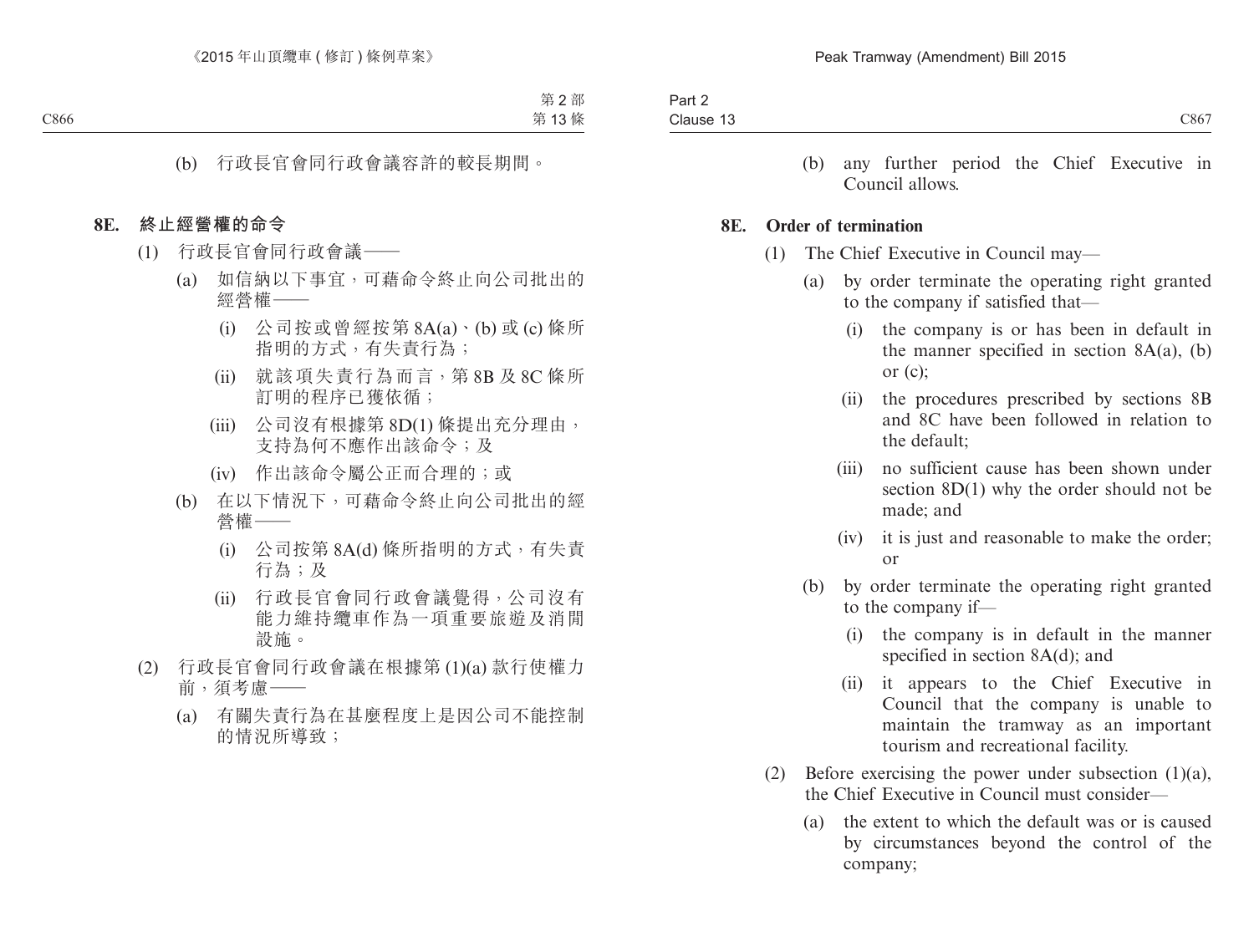- (b) any representation made under section 8D(1); and
- (c) any other relevant matters.
- (3) Before exercising the power under subsection (1)(b), the Chief Executive in Council must consider all relevant matters.".

#### **14. Sections 9, 10 and 11 repealed**

Sections 9, 10 and 11—

**Repeal the sections.**

#### **15. Sections 11A to 11D added**

Before section 12—

**Add**

#### "**11A. Application of sections 11B and 11C**

Sections 11B and 11C apply if—

- (a) the operating right is to expire or is to be terminated under this Ordinance; and
- (b) the operating right is not to be granted for a further period to the company.

#### **11B. Mandatory lease of essential premises**

- (1) The Chief Executive in Council may order the person (*lessor*) who owns any essential premises to lease the premises to a party (*lessee*) designated by the Chief Executive in Council.
- (2) An order made under subsection (1) may contain directions that are reasonably required for ensuring compliance with subsection (10).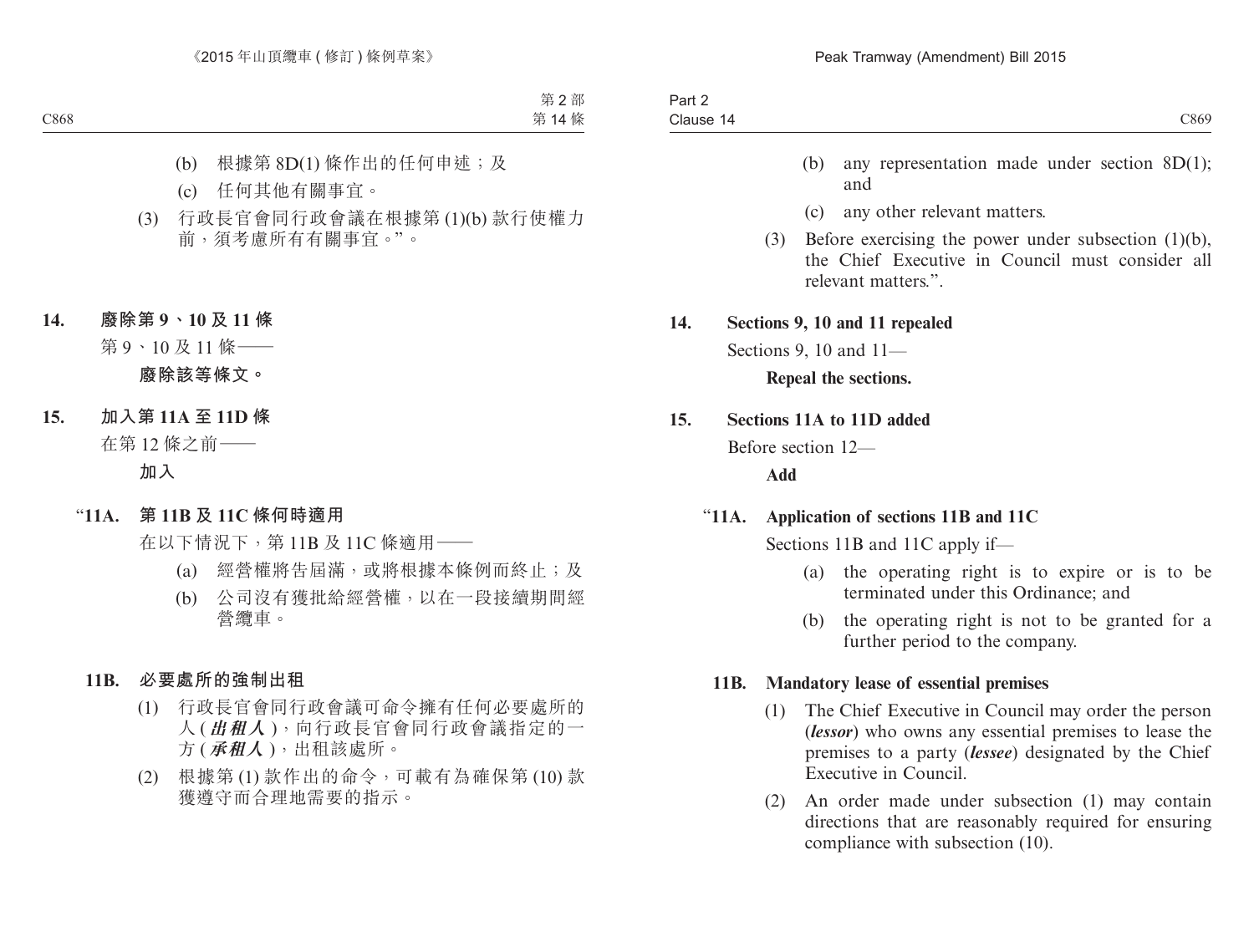| Part 2<br>Clause 15 |                                             | C871                                                                                                                                                                                                         |
|---------------------|---------------------------------------------|--------------------------------------------------------------------------------------------------------------------------------------------------------------------------------------------------------------|
|                     | (3)                                         | Subject to this Ordinance, the terms of the lease are<br>to be agreed between the lessor and the lessee.                                                                                                     |
| (4)                 |                                             | The period of the lease—                                                                                                                                                                                     |
|                     |                                             | is to be determined by the Chief Executive in<br>(a)<br>Council; and                                                                                                                                         |
|                     |                                             | may begin, whether or not any term of the lease<br>(b)<br>has yet to be agreed on.                                                                                                                           |
| (5)                 |                                             | If an order is made under subsection (1), the lessee<br>may, on the commencement of the lease, take<br>possession of the essential premises for the purposes<br>of operating the tramway in accordance with— |
|                     |                                             | (a) this Ordinance; and                                                                                                                                                                                      |
|                     |                                             | (b)<br>the terms of the operating right granted to the<br>lessee under section $2B(1)$ or (5).                                                                                                               |
|                     | (6)                                         | Subsection (5) applies whether or not any term of<br>the lease has yet to be agreed on.                                                                                                                      |
|                     | (7)                                         | An order made under subsection (1) may, on an<br>application by the Secretary to the Court of First<br>Instance, be enforced by an order of the Court as if<br>it were a judgment or order of the Court.     |
| (8)                 | The lease confers on the lessee a right to- |                                                                                                                                                                                                              |
|                     |                                             | use the essential premises for the undertaking;<br>(a)<br>and                                                                                                                                                |
|                     |                                             | (b)<br>maintain the premises in a condition that is<br>appropriate for use for the undertaking.                                                                                                              |

- (9) The lessee must pay rent to the lessor for the essential premises of an amount equal to the open market rent—
	- (a) that the lessor may reasonably expect to receive under a lease of the premises; and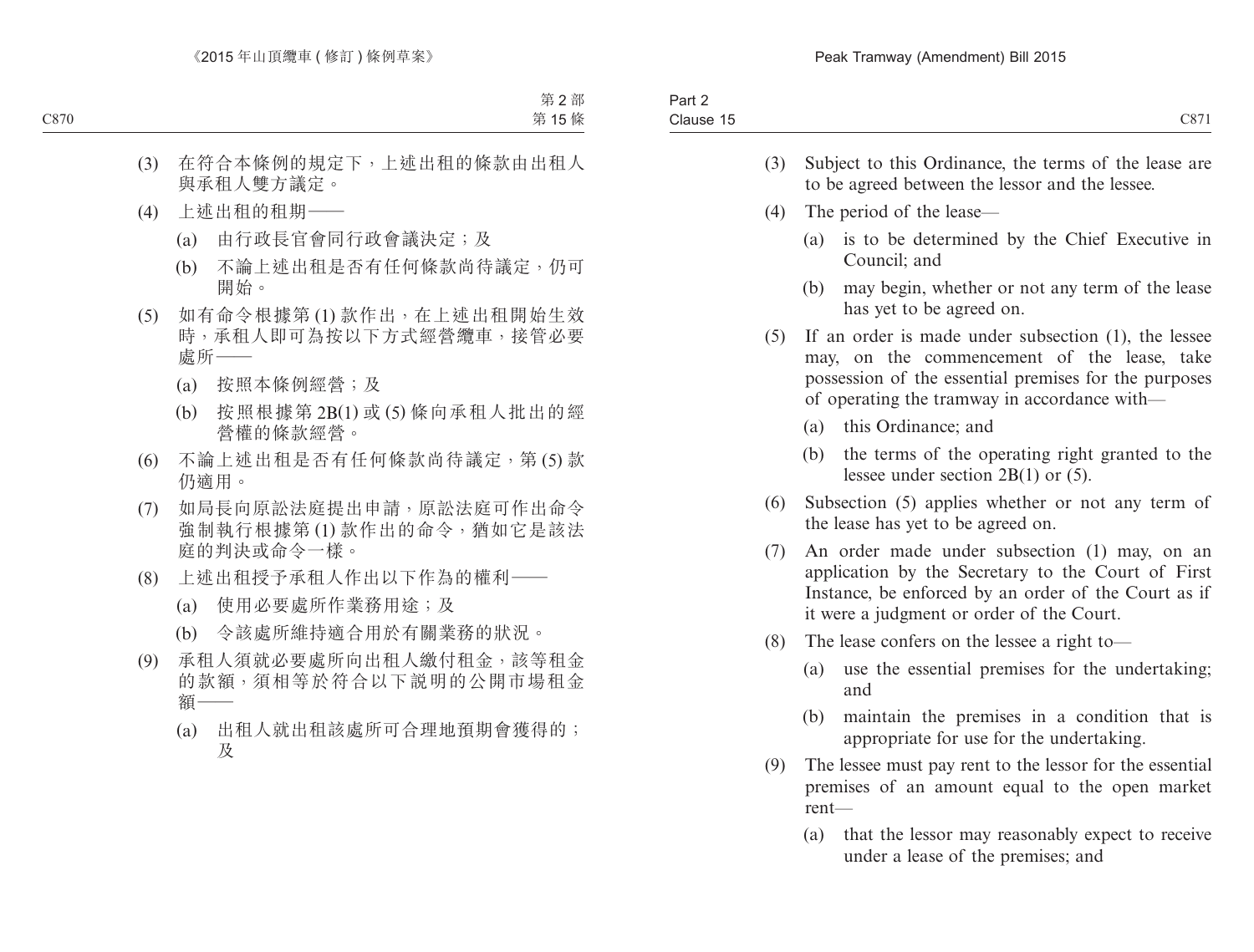- (b) that is to be determined in accordance with the terms of the lease.
- (10) The lessor must ensure that when the lessee takes possession of the essential premises, the premises are in a condition that is suitable for operating the tramway in accordance with—
	- (a) this Ordinance; and
	- (b) the terms referred to in section  $2B(1)(a)$  or  $(5)(a)$ that apply immediately before the lease commences.
- (11) In this section
	- *essential premises* (必要處所) means any land, structure or building that is considered by the Chief Executive in Council to be essential to operating the tramway.

#### **11C. Mandatory sale of essential equipment**

- (1) The Chief Executive in Council may order the person (*vendor*) who owns an essential equipment to sell the equipment to a party (*purchaser*) designated by the Chief Executive in Council.
- (2) An order made under subsection (1) may contain directions that are reasonably required for ensuring compliance with subsection (8).
- (3) Subject to this Ordinance, the terms of the sale are to be agreed between the vendor and the purchaser.
- (4) If an order is made under subsection (1), the purchaser may, on the expiry or termination of the period of the operating right during which the order is made, take possession of the essential equipment for the purposes of operating the tramway in accordance with—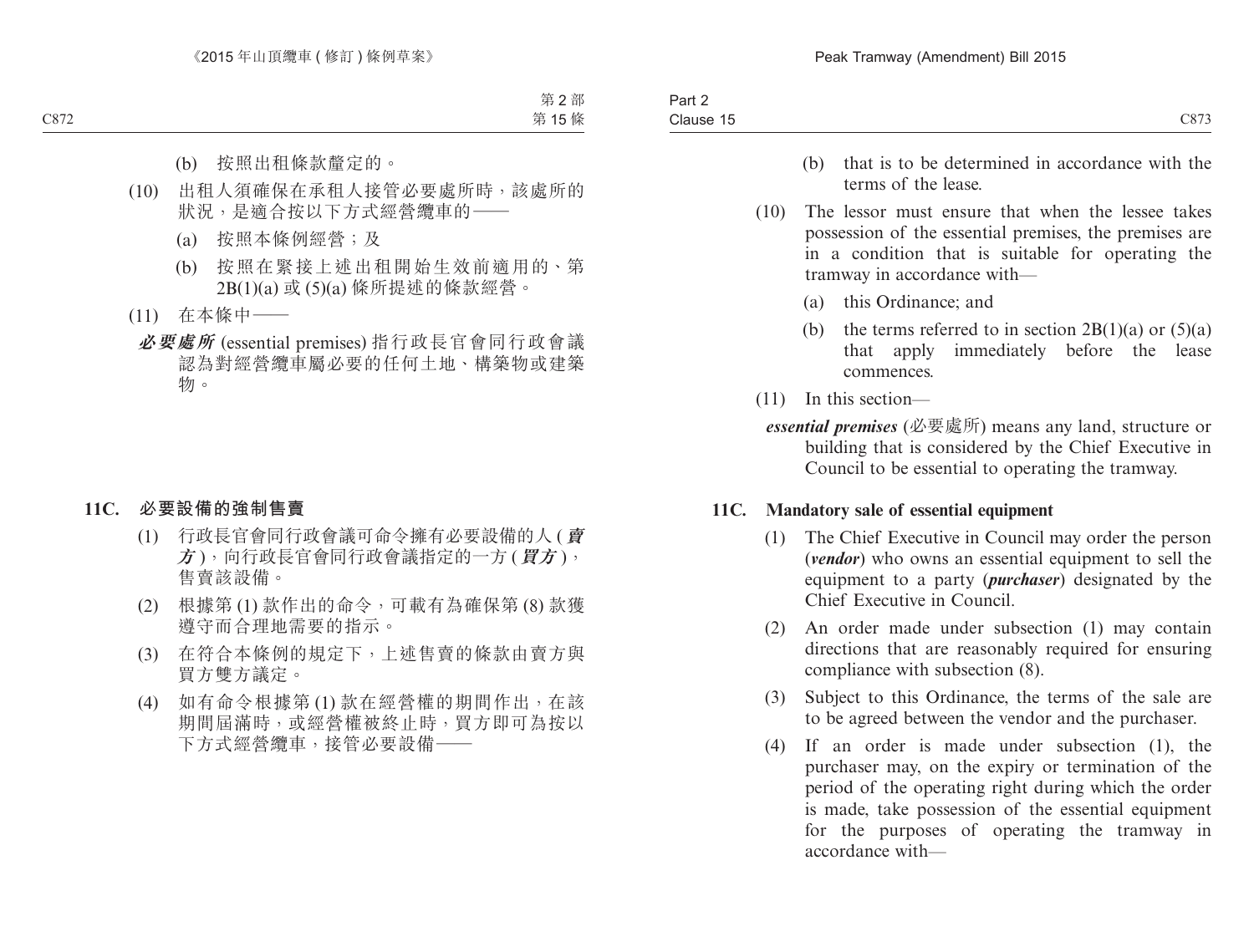- (a) this Ordinance; and
- (b) the terms of the operating right granted to the purchaser under section 2B(1) or (5).
- (5) Subsection (4) applies whether or not any term of the sale has yet to be agreed on.
- (6) An order made under subsection (1) may, on an application by the Secretary to the Court of First Instance, be enforced by an order of the Court as if it were a judgment or order of the Court.
- (7) The purchaser must pay a sum to the vendor for the essential equipment of an amount equal to the prevailing real value of the equipment to be assessed as at—
	- (a) the date on which the ownership of the equipment is transferred from the vendor to the purchaser; or
	- (b) the date on which the purchaser takes possession of the equipment,

whichever is earlier.

- (8) The vendor must ensure that when the purchaser takes possession of the essential equipment, the equipment is in a condition that is suitable for operating the tramway in accordance with—
	- (a) this Ordinance; and
	- (b) the terms referred to in section  $2B(1)(a)$  or  $(5)(a)$ that apply when the order is made.
- (9) In this section—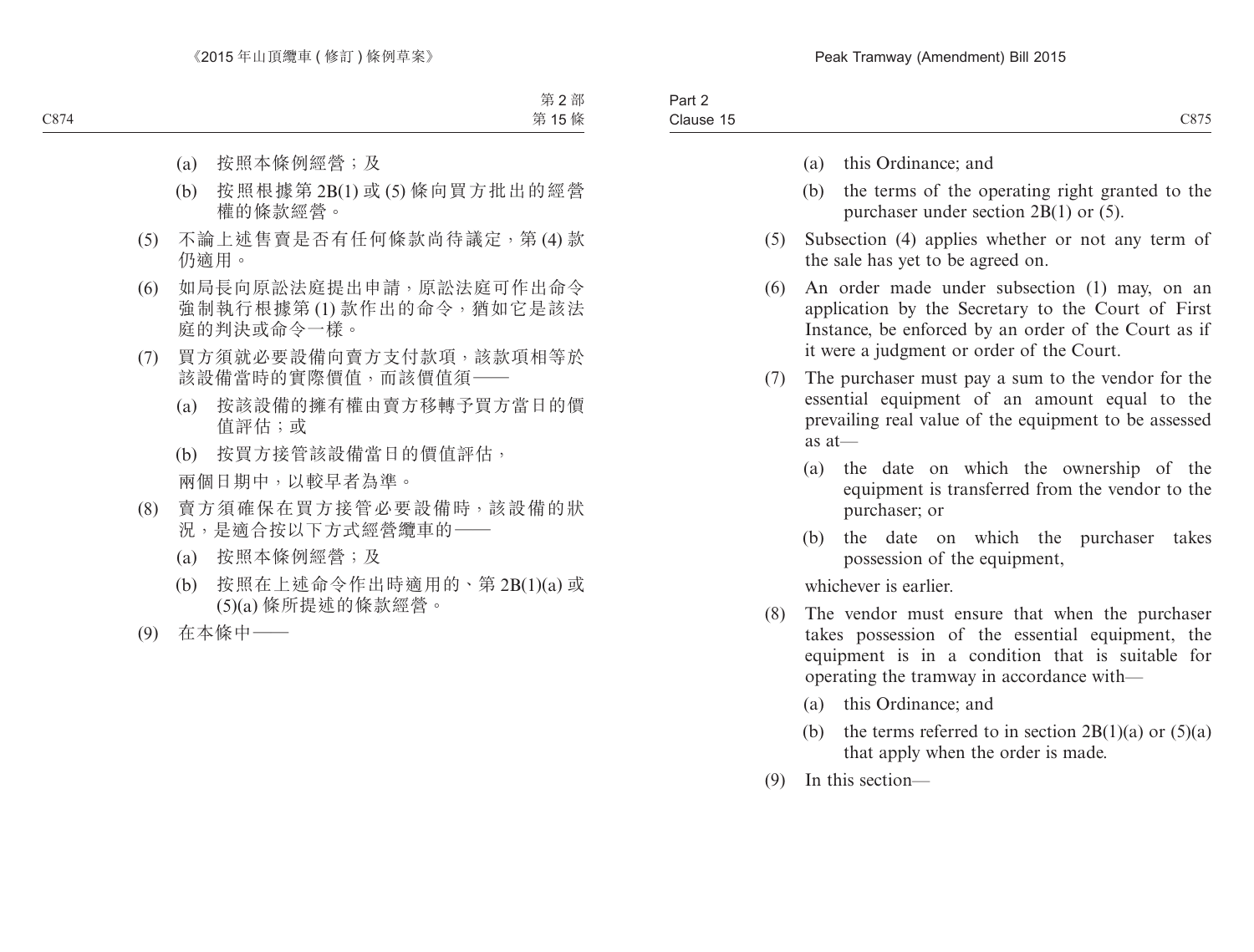| Part 2    |  |
|-----------|--|
| Clause 15 |  |

*essential equipment* (必要設備) means any tramcar, motive power, works, plant, machinery, apparatus or article that is considered by the Chief Executive in Council to be essential to operating the tramway.

#### **11D. Resolution of disagreement over terms of lease or sale**

- (1) This section applies if—
	- (a) the lessor and the lessee under a lease effected because of an order under section 11B(1) fail to agree on the rent payable under section 11B(9) or any other term of the lease; or
	- (b) the vendor and the purchaser under a sale effected because of an order under section 11C(1) fail to agree on the sum payable under section  $11C(7)$  or any other term of the sale.
- (2) The matter that is not agreed on must be determined—
	- (a) if the lessor and the lessee agree, or the vendor and the purchaser agree, to resolve the matter by arbitration—by arbitration under the Arbitration Ordinance (Cap. 609); or
	- (b) if there is no agreement for resolving the matter by arbitration—by the Lands Tribunal.
- (3) For an arbitration under subsection  $(2)(a)$ 
	- (a) the lessor and the lessee, or the vendor and the purchaser, are regarded as having made an arbitration agreement within the meaning of the Arbitration Ordinance (Cap. 609); and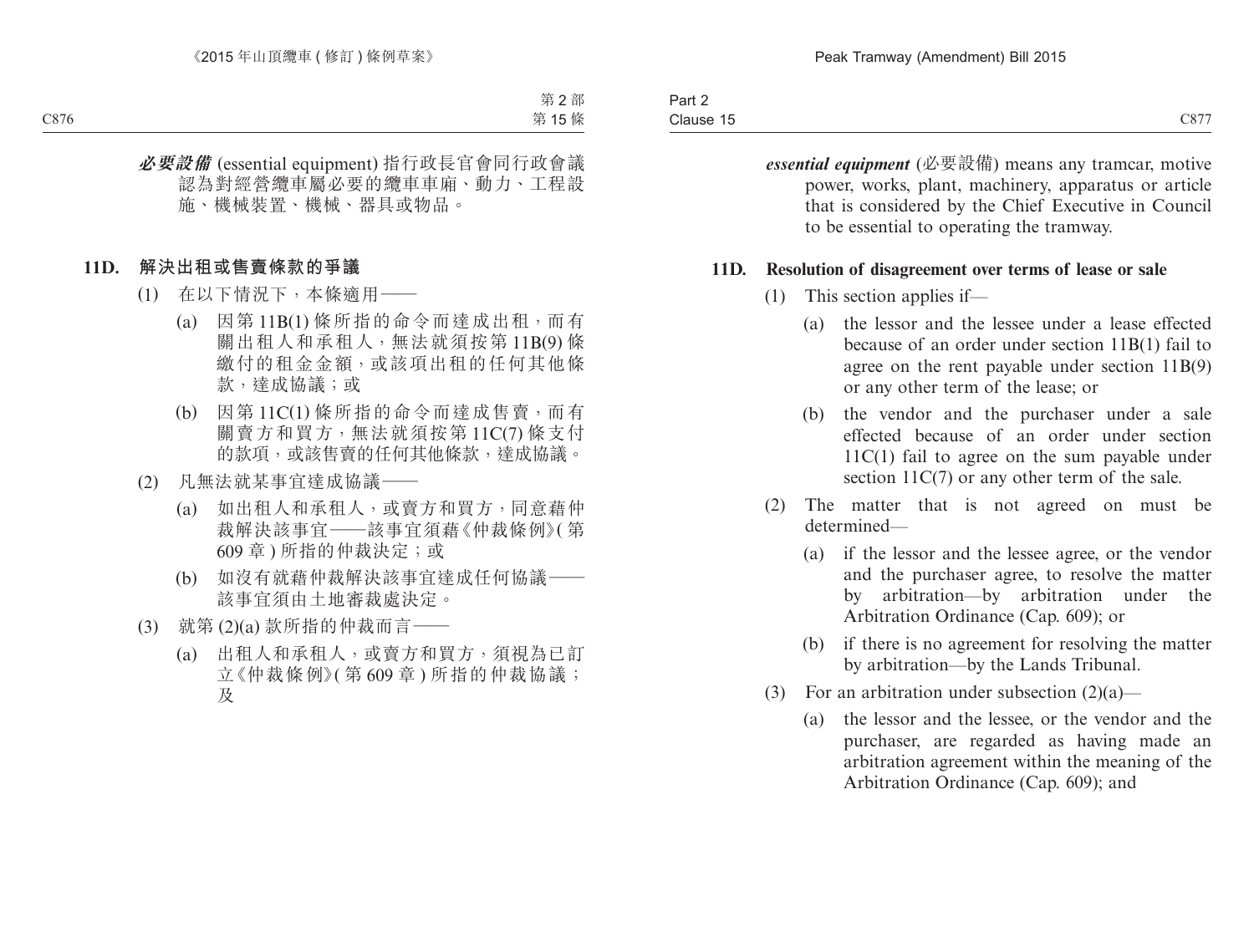(b) the terms of the agreement are regarded as including a provision that the matter is to be determined by a single arbitrator or such number of arbitrators as the lessor and the lessee, or the vendor and the purchaser, may agree.".

#### **16. Section 12 amended (motive power, etc.)**

Section 12—

#### **Repeal**

"for Transport and Housing" (wherever appearing).

#### **17. Section 14B amended (appointment of inspectors)**

Section  $14B(1)$ —

#### **Repeal**

"for Transport and Housing".

#### **18. Section 14D amended (Secretary for Transport and Housing may order that defects be remedied)**

(1) Section 14D, heading— **Repeal**

"**for Transport and Housing**".

(2) Section 14D(1)—

#### **Repeal**

"for Transport and Housing" (wherever appearing).

(3) Section 14D(4)—

#### **Repeal**

"for Transport and Housing" (wherever appearing).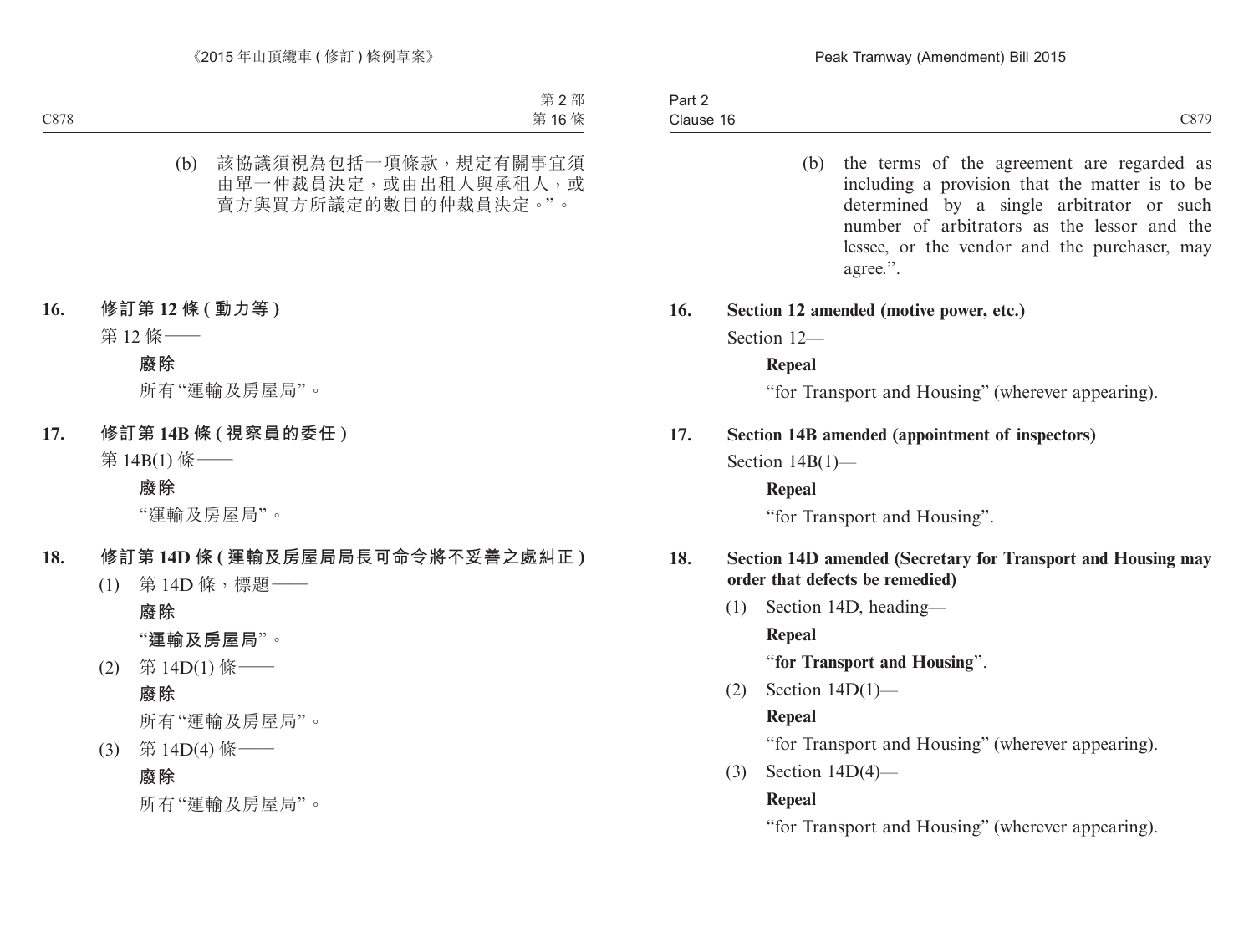| Part 2<br>Clause 19 |                                                             |                                                                     | C881      |  |  |  |  |
|---------------------|-------------------------------------------------------------|---------------------------------------------------------------------|-----------|--|--|--|--|
| 19.                 | Section 14E amended (closure of tramway for safety reasons) |                                                                     |           |  |  |  |  |
|                     |                                                             | Section 14E-                                                        |           |  |  |  |  |
|                     |                                                             | Repeal                                                              |           |  |  |  |  |
|                     |                                                             | "for Transport and Housing" (wherever appearing).                   |           |  |  |  |  |
| 20.                 |                                                             | Section 14F amended (closure of tramway for repairs<br>alterations) | <b>or</b> |  |  |  |  |
|                     | Section $14F(2)$ —                                          |                                                                     |           |  |  |  |  |
|                     |                                                             | <b>Repeal</b>                                                       |           |  |  |  |  |
|                     |                                                             | "for Transport and Housing".                                        |           |  |  |  |  |
| 21.                 | <b>Section 15 amended (regulations)</b>                     |                                                                     |           |  |  |  |  |
|                     | (1)                                                         | Section $15(1)(b)$ —                                                |           |  |  |  |  |
|                     |                                                             | <b>Repeal</b>                                                       |           |  |  |  |  |
|                     |                                                             | "for Transport and Housing".                                        |           |  |  |  |  |
|                     | (2)                                                         | Section $15(1)(d)(i)$ —                                             |           |  |  |  |  |
|                     |                                                             | <b>Repeal</b>                                                       |           |  |  |  |  |
|                     |                                                             | "for Transport and Housing".                                        |           |  |  |  |  |
| 22.                 | <b>Section 36 repealed (saving)</b>                         |                                                                     |           |  |  |  |  |
|                     | Section 36-                                                 |                                                                     |           |  |  |  |  |
|                     |                                                             | Repeal the section.                                                 |           |  |  |  |  |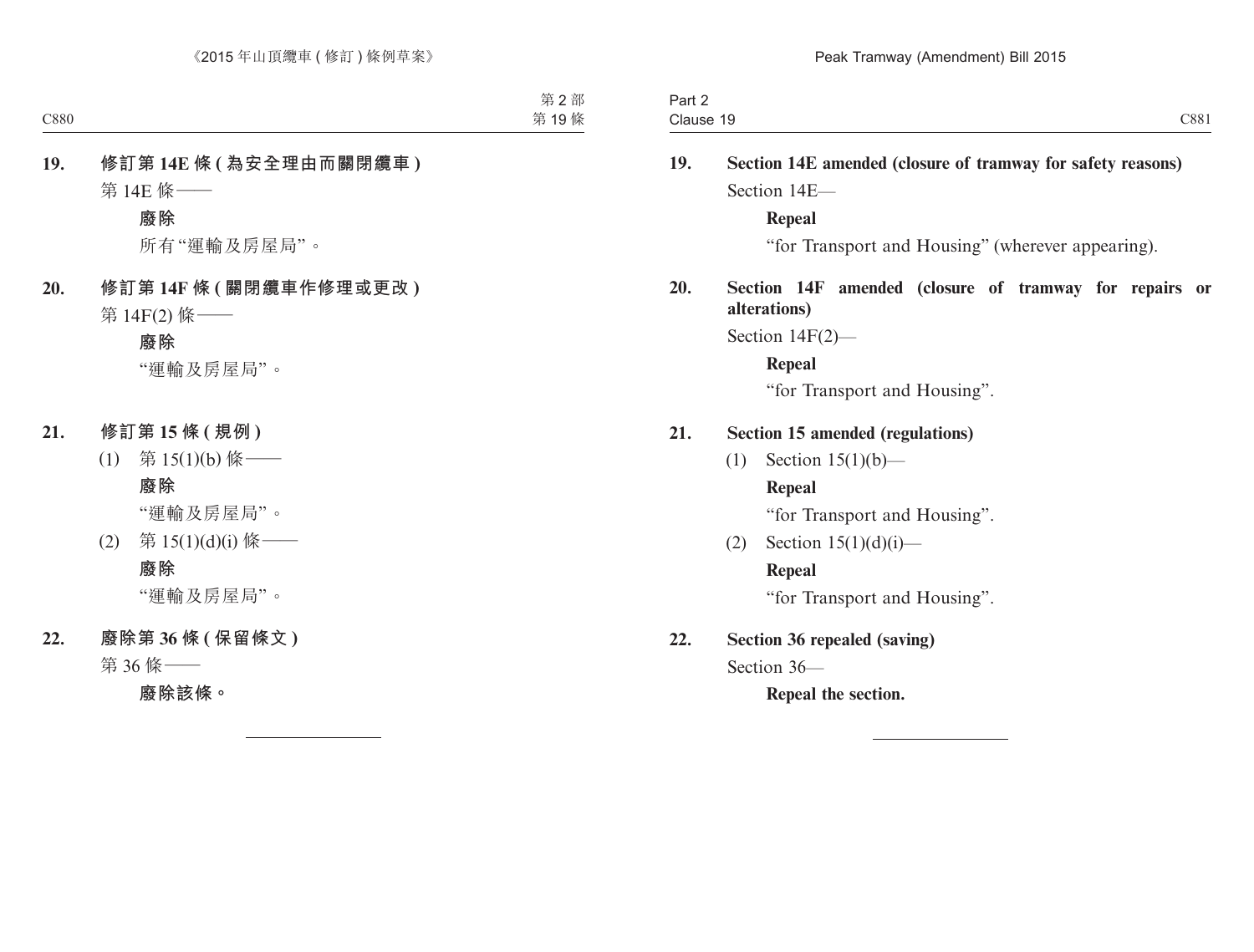## **Part 3**

## **Consequential Amendments**

## **Division 1—Amendment to Lands Tribunal Ordinance (Cap. 17)**

**23. Schedule amended (Ordinances under which matters may be submitted to the Tribunal for determination)**

The Schedule—

**Add**

"265. Peak Tramway Ordinance.".

## **Division 2—Amendment to Peak Tramway (Safety) Regulations (Cap. 265 sub. leg. A)**

**24. Section 2 amended (interpretation)**

Section 2—

**Repeal the definition of** *Secretary***.**

## **Division 3—Amendments to Peak Tramway By-laws (Cap. 265 sub. leg. B)**

- **25. By-law 3 amended (interpretation)**
	- (1) By-law 3, definition of *tramcar* **Repeal** ", cars and trucks".

(2) By-law 3—

**Repeal the definition of** *Company***.**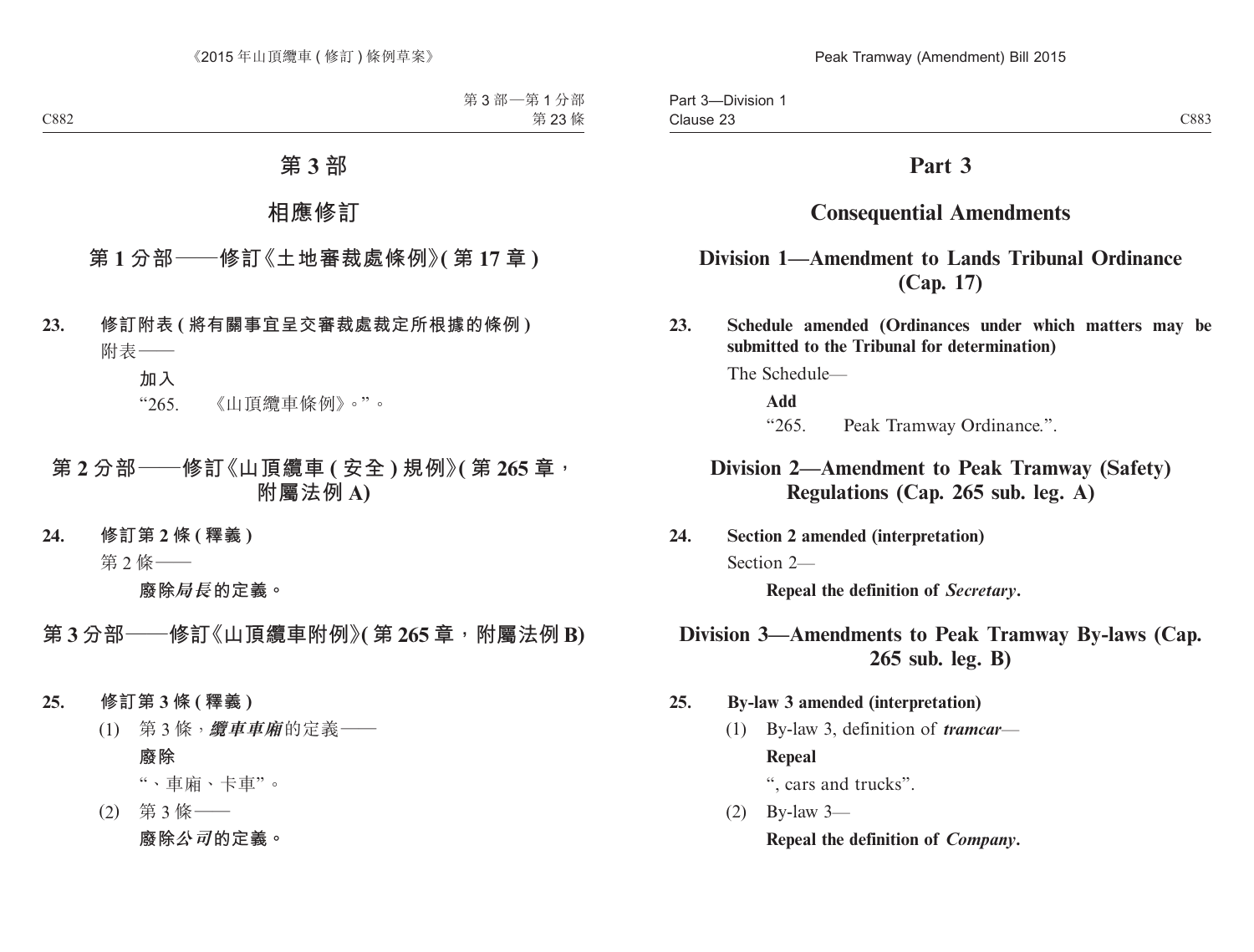Part 3—Division 3 Clause 26

#### **26. Substitution of "company" for "Company"**

- (1) The following provisions, English text—
	- (a) by-law 2;
	- (b) by-law 3, definition of *official*;
	- (c) by-law 4;
	- (d) by-law 9;
	- (e) by-law 15;
	- (f) by-law 18;
	- (g) by-law 19;
	- (h) by-law 20;
	- (i) by-law 21;
	- (j) by-law 22;
	- (k) by-law 28;
	- (l) by-law 29—

#### **Repeal**

"Company" (wherever appearing)

#### **Substitute**

"company".

- (2) The following provisions, English text—
	- (a) by-law 15, heading;
	- (b) by-law 30, heading—

**Repeal**

"**Company**"

**Substitute**

"**company**".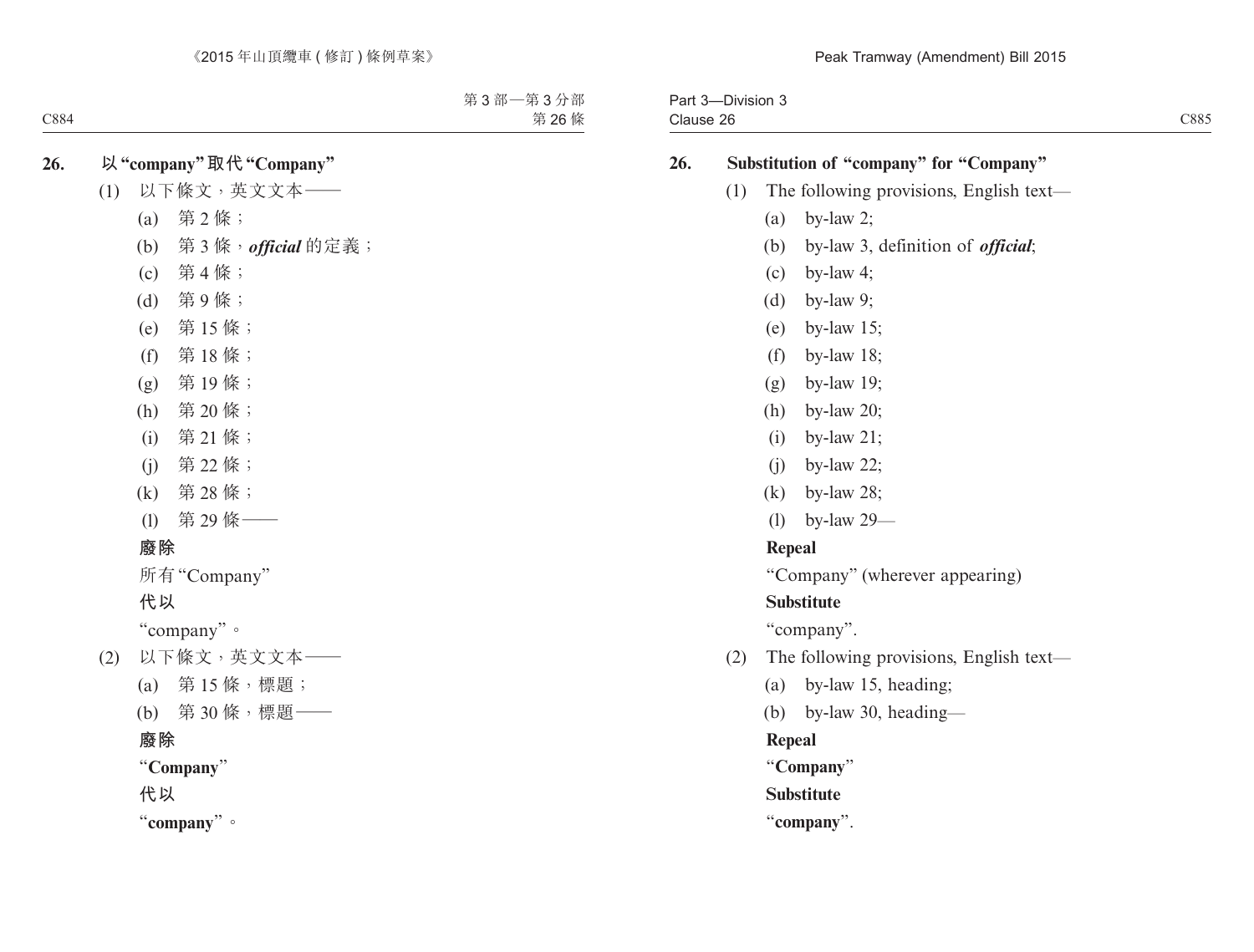```
Part 3—Division 4
Clause 27
```
- (3) The following provisions, English text—
	- (a) by-law 20;
	- (b) by-law 32—

**Repeal**

"Company's"

**Substitute**

"company's".

## **Division 4—Repeal of Grant of Right to Run and Operate Tramway Notice (Cap. 265 sub. leg. C)**

**27. Grant of Right to Run and Operate Tramway Notice repealed** Grant of Right to Run and Operate Tramway Notice— **Repeal the Notice.**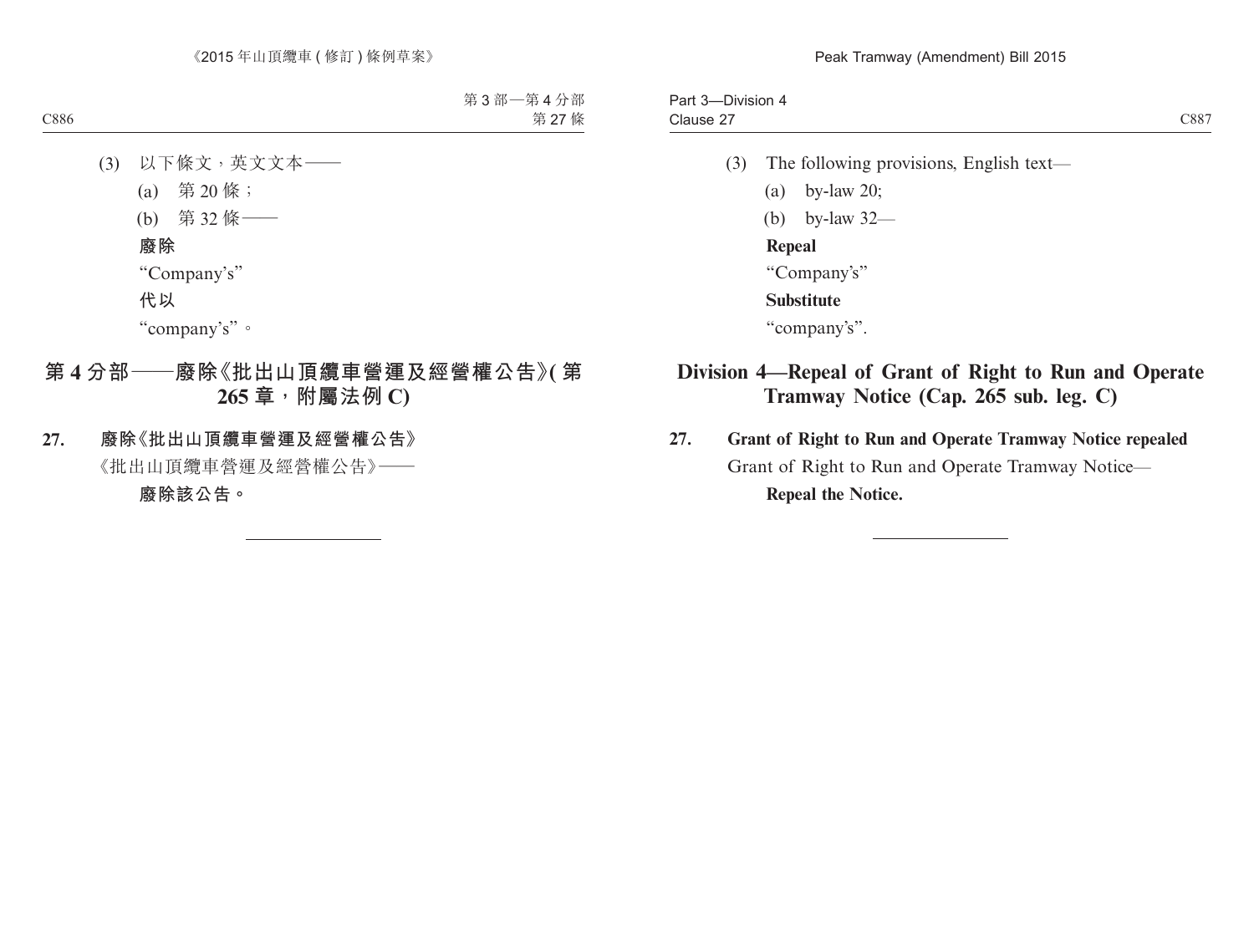#### **Explanatory Memorandum**

The main object of this Bill is to amend the Peak Tramway Ordinance (Cap. 265) (*Ordinance*) to put in place a mechanism for the grant of the operating right of the Peak Tramway after December 2015. The Bill also provides for the transfer of the policy responsibility for the Ordinance from the Secretary for Transport and Housing to the Secretary for Commerce and Economic Development.

- 2. Clause 1 sets out the short title and provides for commencement.
- 3. Clause 3 updates the long title.
- 4. Clause 5 repeals section 2A of the Ordinance. That section confers a one-off power to grant the operating right up to 31 December 2015. Clause 6 adds a new section (section 2B) to empower the Chief Executive in Council to grant the operating right from 1 January 2016 onwards. The power may be exercised more than once. The right may be granted for a further period in accordance with the new section 2B(5).
- 5. Clause 7 makes technical amendments to section 3 of the Ordinance.
- 6. Clause 13 adds several provisions to empower the Secretary for Commerce and Economic Development to take action if the operator is or has been in default (new sections 8A to 8D). The Chief Executive in Council is also empowered to terminate the operating right (new section 8E) if the operator is or has been in default.